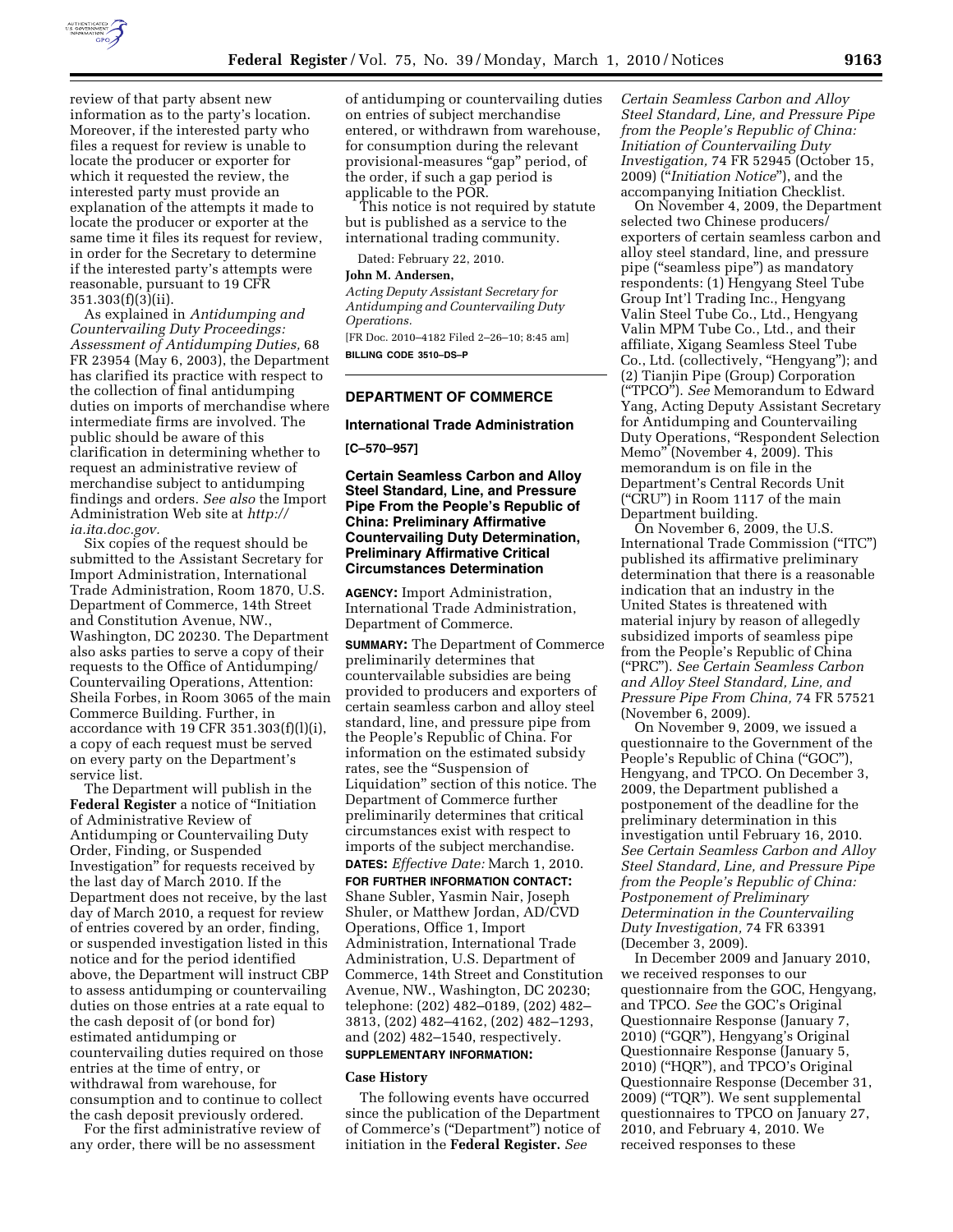supplemental questionnaires on February 3, 2010, and February 12, 2010. We sent supplemental questionnaires to Hengyang on January 28, 2010, and February 4, 2010. We received responses to these supplemental questionnaires on February 4, 2010, and February 12, 2010. We sent a supplemental questionnaire to the GOC on January 28, 2010, and received a response to this questionnaire on February 4, 2010 (''G1SR'').

On January 7, 2010, United States Steel Corporation (''U.S. Steel''), V&M Star L.P., TMK IPSCO, and United Steel, Paper and Forestry, Rubber, Manufacturing, Energy, Allied Industrial and Service Workers International Union (collectively, "Petitioners") filed an allegation of critical circumstances with regard to seamless pipe from the PRC. On January 22, 2010, we requested that Hengyang and TPCO submit shipment data related to this allegation. TPCO and Hengyang submitted these data on February 2, 2010.

On January 7 and January 13, 2010, Petitioners submitted new subsidy allegations requesting the Department to expand its countervailing duty ("CVD") investigation to include additional subsidy programs.<sup>1</sup> On February 17, 2010, the Department issued a memorandum initiating certain of these new subsidy allegations. *See*  Memorandum from Yasmin Nair, International Trade Compliance Analyst, Office 1 to Susan H. Kuhbach, Director, Office 1, ''New Subsidy Allegations'' (February 17, 2010).

On January 11, 2010, we issued a letter requesting that the GOC update its original questionnaire response for the cross-owned affiliates for which the respondent companies filed questionnaire responses. The GOC filed its response on January 25, 2010.

On January 14, 2010, we issued a letter notifying the GOC that it did not provide responses to certain questions in the original questionnaire. In response to this letter, on January 25, 2010, the GOC filed a submission with information pertaining to the provision of steel rounds.

On February 12, 2010, Petitioners submitted comments for the preliminary determination.

The Department originally extended the deadline for this preliminary determination until February 16, 2010. As explained in the memorandum from the Deputy Assistant Secretary for Import Administration, the Department

has exercised its discretion to toll deadlines for the duration of the closure of the Federal Government from February 5, through February 12, 2010. Thus, all deadlines in this segment of the proceeding have been extended by seven days. The revised deadline for the preliminary determination of this investigation is now February 22, 2010. *See* Memorandum to the Record from Ronald Lorentzen, DAS for Import Administration, regarding ''Tolling of Administrative Deadlines As a Result of the Government Closure During the Recent Snowstorm,'' dated February 12, 2010.

### **Scope Comments**

In accordance with the preamble to the Department's regulations, we set aside a period of time in our *Initiation Notice* for parties to raise issues regarding product coverage, and encouraged all parties to submit comments within 20 calendar days of publication of that notice. *See Antidumping Duties; Countervailing Duties,* 62 FR 27296, 27323 (May 19, 1997), and *Initiation Notice,* 74 FR at 52945. We did not receive comments concerning the scope of the antidumping duty (''AD'') and CVD investigations of seamless pipe from the PRC.

#### **Scope of the Investigation**

The scope of this investigation consists of certain seamless carbon and alloy steel (other than stainless steel) pipes and redraw hollows, less than or equal to 16 inches (406.4 mm) in outside diameter, regardless of wallthickness, manufacturing process (*e.g.,*  hot-finished or cold-drawn), end finish (*e.g.,* plain end, beveled end, upset end, threaded, or threaded and coupled), or surface finish (*e.g.,* bare, lacquered or coated). Redraw hollows are any unfinished carbon or alloy steel (other than stainless steel) pipe or ''hollow profiles'' suitable for cold finishing operations, such as cold drawing, to meet the American Society for Testing and Materials (''ASTM'') or American Petroleum Institute ("API") specifications referenced below, or comparable specifications. Specifically included within the scope are seamless carbon and alloy steel (other than stainless steel) standard, line, and pressure pipes produced to the ASTM A–53, ASTM A–106, ASTM A–333, ASTM A–334, ASTM A–335, ASTM A– 589, ASTM A–795, ASTM A–1024, and the API 5L specifications, or comparable specifications, and meeting the physical parameters described above, regardless of application, with the exception of the exclusion discussed below.

Specifically excluded from the scope of the investigation are unattached couplings.

The merchandise covered by the investigation is currently classified in the Harmonized Tariff Schedule of the United States (''HTSUS'') under item numbers: 7304.19.1020, 7304.19.1030, 7304.19.1045, 7304.19.1060, 7304.19.5020, 7304.19.5050, 7304.31.6050, 7304.39.0016, 7304.39.0020, 7304.39.0024, 7304.39.0028, 7304.39.0032, 7304.39.0036, 7304.39.0040, 7304.39.0044, 7304.39.0048, 7304.39.0052, 7304.39.0056, 7304.39.0062, 7304.39.0068, 7304.39.0072, 7304.51.5005, 7304.51.5060, 7304.59.6000, 7304.59.8010, 7304.59.8015, 7304.59.8020, 7304.59.8025, 7304.59.8030, 7304.59.8035, 7304.59.8040, 7304.59.8045, 7304.59.8050, 7304.59.8055, 7304.59.8060, 7304.59.8065, and 7304.59.8070.

Although the HTSUS subheadings are provided for convenience and customs purposes, our written description of the merchandise subject to this scope is dispositive.

#### **Period of Investigation**

The period for which we are measuring subsidies, *i.e.,* the period of investigation (''POI''), is January 1, 2008, through December 31, 2008.

#### **Critical Circumstances**

In their January 7, 2010, submission, Petitioners alleged that critical circumstances exist with respect to imports of seamless pipe from the PRC. Section 703(e)(1) of the Tariff Act of 1930, as amended ("the Act") states that if the petitioner alleges critical circumstances, the Department will determine, on the basis of information available to it at the time, if there is a reason to believe or suspect that: (A) The alleged countervailable subsidy is inconsistent with the World Trade Organization (''WTO'') Agreement on Subsidies and Countervailing Measures (''SCM Agreement''), and (B) there have been massive imports of the subject merchandise over a relatively short period.

In accordance with 19 CFR 351.206(c)(2)(i), because Petitioners submitted a critical circumstances allegation more than 20 days before the scheduled date of the preliminary determination, the Department must issue a preliminary critical circumstances determination not later than the date of the preliminary determination. *See, e.g., Change in Policy Regarding Timing of Issuance of* 

<sup>1</sup>*See* Petitioners' new subsidy allegations dated January 7, 2010, and January 13, 2010.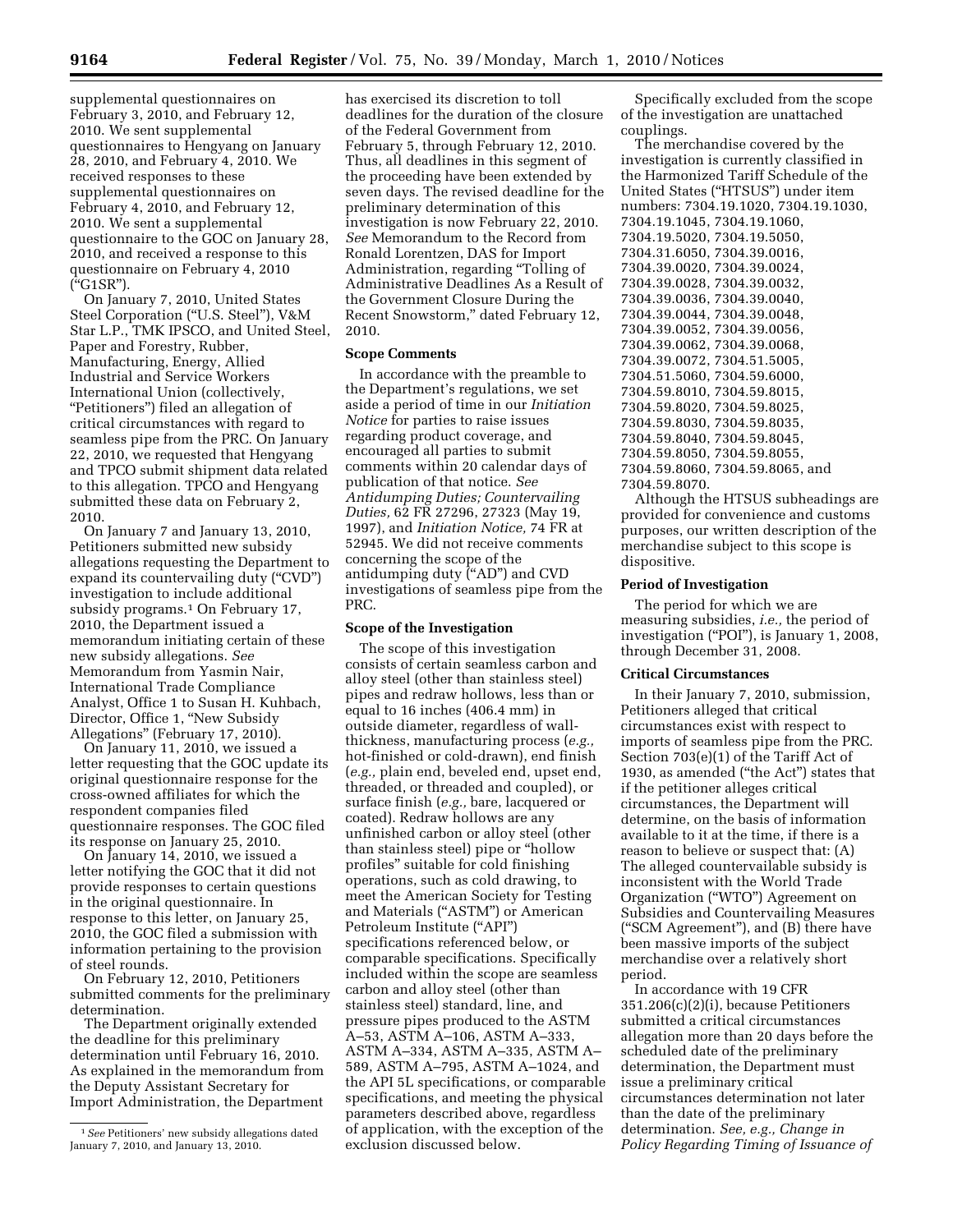*Critical Circumstances Determinations,*  63 FR 55364 (October 15, 1998).

As discussed in the ''Analysis of Programs'' section below, the Department has preliminarily determined that TPCO and Hengyang received countervailable export subsidies during the POI. For "all other" exporters, we are basing our finding on the experience of TPCO and Hengyang and, therefore, we find that "all others' benefitted from export subsidies. Export subsidies are inconsistent with the SCM Agreement. Therefore, the criterion of section 703(e)(1)(A) of the Act has been satisfied. *See Notice of Preliminary Affirmative Countervailing Duty Determination, Preliminary Affirmative Critical Circumstances Determination, and Alignment of Final Countervailing Duty Determination With Final Antidumping Duty Determination: Certain Softwood Lumber Products From Canada,* 66 FR 43186, 43189–90 (August 17, 2001); unchanged in *Notice of Amended Final Affirmative Countervailing Duty Determination and Notice of Countervailing Duty Order: Certain Softwood Lumber Products From Canada,* 67 FR 36070 (May 22, 2002).

In determining whether there are "massive imports" over a "relatively short period'' pursuant to section 703(e)(1)(B) of the Act, the Department normally compares shipments of the subject merchandise for three months immediately preceding the filing of the petition (*i.e.*, the "base period") with the three months following the filing of the petition (*i.e.*, the "comparison period"). In addition, 19 CFR 351.206(h)(2) provides that an increase in imports of 15 percent during the ''relatively short period'' of time may be considered "massive." Finally, 19 CFR 351.206(i) defines ''relatively short period'' as normally being the period beginning on the date the proceeding begins (*i.e.,* the date the petition is filed) and ending at least three months later.

In accordance with 19 CFR 351.206(i), we are using the three months preceding the filing of the petition (*i.e.,* July to September 2009) as the base period and the three months following the filing of the petition (*i.e.,* October to December 2009) as the comparison period. Because Petitioners filed their petition on September 16, 2009, which is the second half of the month, September is included in the base period.

Based upon the monthly shipment data submitted by TPCO, we preliminarily find that TPCO's shipments did not reach the minimum threshold necessary for finding that imports have been massive over a relatively short period. Therefore, we

preliminarily determine that critical circumstances do not exist with respect to imports of seamless pipe from TPCO. For further discussion, *see* the Memorandum to the File, "Critical Circumstances Analysis'' (February 22, 2010) (''Critical Circumstances Analysis Memo''), on file in the Department's CRU.

Based upon the monthly shipment data submitted by Hengyang, we preliminarily find that Hengyang's seamless pipe imports increased more than 15 percent during the "relatively short period," as required by 19 CFR 351.206(h)(2). *See* Critical Circumstances Analysis Memo. Further, as explained above, we find that Hengyang received an export subsidy, *i.e.,* a subsidy inconsistent with the SCM Agreement. Therefore, we preliminarily determine that the requirements of section 703(e)(1)(B) of the Act have been satisfied, and that critical circumstances exist for Hengyang.

For "all other" exporters, we are basing our finding on data from USITC Dataweb.2 We preliminarily determine that there were massive imports over a relatively short period for "all other" producers/exporters of seamless pipe from the PRC. For further discussion, *see* Critical Circumstances Analysis Memo. Further, as explained above, we find that "all other" producers and exporters received a subsidy inconsistent with the SCM Agreement. Therefore, we preliminarily determine that the requirements of section 703(e)(1)(B) of the Act have been satisfied, and that critical circumstances exist for "all others."

## **Application of the Countervailing Duty Law to Imports From the PRC**

On October 25, 2007, the Department published *Coated Free Sheet Paper from the People's Republic of China: Final Affirmative Countervailing Duty Determination,* 72 FR 60645 (October 25, 2007) (''*CFS from the PRC*''), and the accompanying Issues and Decision Memorandum (''CFS Decision Memorandum''). In *CFS from the PRC,*  the Department found that

given the substantial difference between the Soviet-style economies and China's economy in recent years, the Department's previous decision not to apply the CVD law to these Soviet-style economies does not act as (a) bar to proceeding with a CVD investigation involving products from China.

*See* CFS Decision Memorandum, at Comment 6. The Department has affirmed its decision to apply the CVD law to the PRC in subsequent final

determinations. *See, e.g., Circular Welded Carbon Quality Steel Pipe from the People's Republic of China: Final Affirmative Countervailing Duty Determination and Final Affirmative Determination of Critical Circumstances,* 73 FR 31966 (June 5, 2008), and accompanying Issues and Decision Memorandum (''CWP Decision Memorandum''), at Comment 1.

Additionally, for the reasons stated in the CWP Decision Memorandum, we are using the date of December 11, 2001, the date on which the PRC became a member of the WTO, as the date from which the Department will identify and measure subsidies in the PRC. *See* CWP Decision Memorandum, at Comment 2.

## **Use of Facts Otherwise Available and Adverse Inferences**

Sections 776(a)(1) and (2) of the Act provide that the Department shall apply "facts otherwise available" if necessary information is not on the record or an interested party or any other person: (A) Withholds information that has been requested; (B) fails to provide information within the deadlines established, or in the form and manner requested by the Department, subject to subsections (c)(1) and (e) of section 782 of the Act; (C) significantly impedes a proceeding; or (D) provides information that cannot be verified as provided by section 782(i) of the Act.

Section 776(b) of the Act further provides that the Department may use an adverse inference in applying the facts otherwise available when a party has failed to cooperate by not acting to the best of its ability to comply with a request for information.

## *GOC—Steel Rounds*

The Department is investigating the alleged provision of steel rounds for less than adequate remuneration by the GOC. We requested information from the GOC about the PRC's steel rounds industry in general and the specific companies that produced the steel rounds purchased by the mandatory respondents. In both respects, the GOC has failed to provide the requested information within the established deadlines.

At pages 87–89 of the GQR, the GOC responded, ''No such information is available,'' to the following questions on the steel rounds industry in the PRC. The GOC provided no further explanation on the following requested information:

• The number of producers of steel rounds (*e.g.,* billets, blooms);

• the total volume and value of domestic production of steel rounds that is accounted for by companies in which

<sup>2</sup>*http://dataweb.usitc.gov/*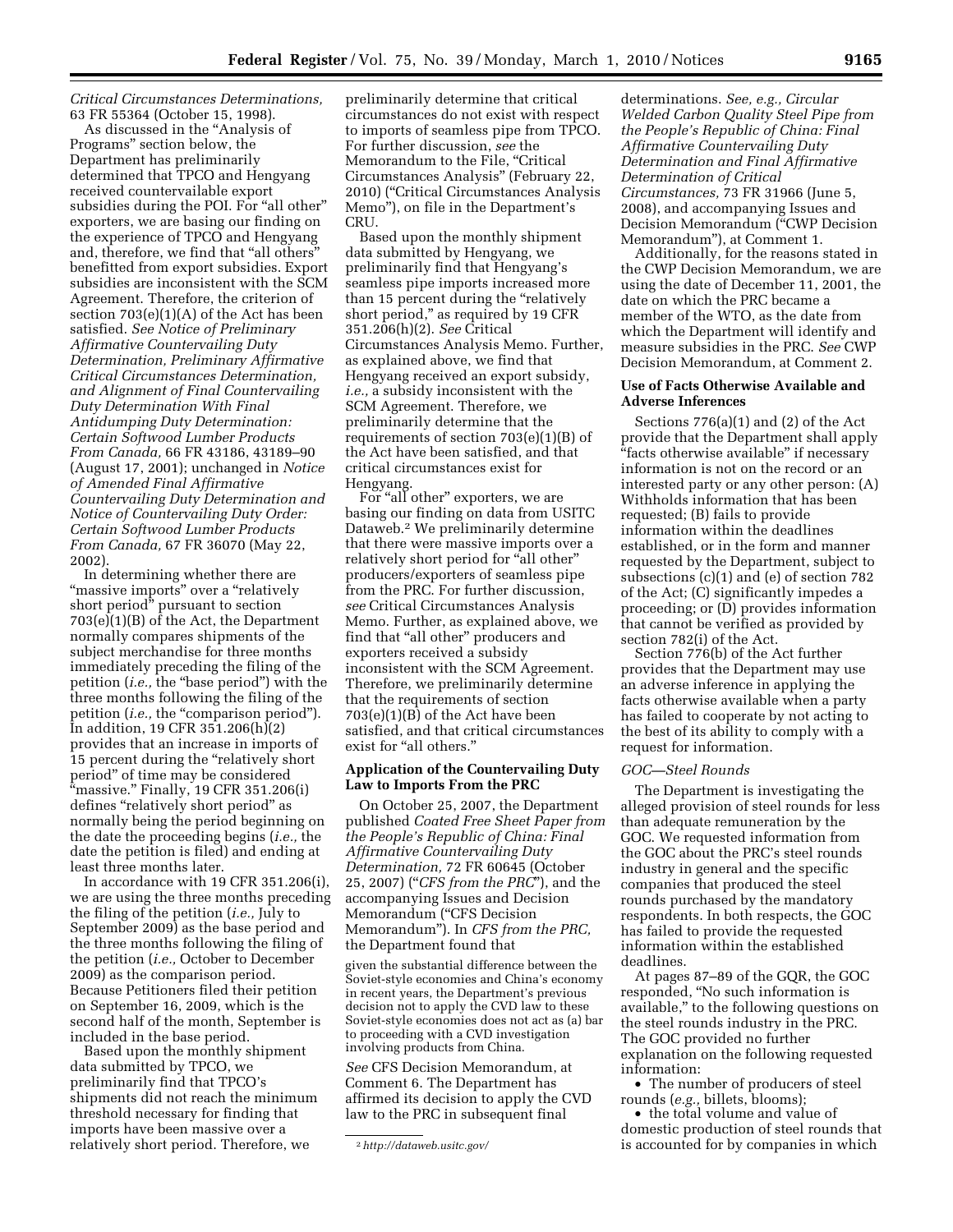the GOC maintains an ownership or management interest either directly or through other government entities; 3

• the total volume and value of domestic *consumption* of steel rounds and the total volume and value of domestic *production* of steel rounds;

• the percentage of domestic consumption accounted for by domestic production; and

• the names and addresses of the top ten steel rounds companies—in terms of sales and quantity produced—in which the GOC maintains and ownership or management interest, and identification of whether any of these companies have affiliated trading companies that sell imported or domestically produced steel rounds.

On page 91 of the GQR, the GOC responded that it was still gathering information in response to the following question:

Are there trade publications which specify the prices of the good/service within your country and on the world market? Provide a list of these publications, along with sample pages from these publications listing the prices of the good/service within your country and in world markets during the period of investigation.

With respect to the specific companies that produced the steel rounds purchased by the mandatory respondents, we asked the GOC to provide particular ownership information for these producers so that we could determine whether the producers are ''authorities'' within the meaning of section 771(5)(B) of the Act. Specifically, we stated in our questionnaire that the Department normally treats producers that are majority owned by the government or a government entity as ''authorities.'' Thus, for any steel rounds producers that were majority government-owned, the GOC needed to provide the following ownership information if it wished to argue that those producers were not authorities:

• Translations of the most recent capital verification report predating the POI and, if applicable, any capital verification reports completed during the POI. Translation of the most recent articles of association, including amendments thereto.

• The names of the ten largest shareholders and the total number of shareholders, a statement of whether any of these shareholders have any government ownership (including the percentage of ownership), and an

explanation of any other affiliation between these shareholders and the government.

• The total level (percentage) of state ownership, either direct or indirect, of the company's shares; the names of all government entities that own shares in the company; and the amount of shares held by each.

• Any relevant evidence to demonstrate that the company is not controlled by the government, *e.g.,* that the private, minority shareholder(s) controls of the company.

For any suppliers that the GOC claimed were directly, 100-percent owned by individual persons during the POI, we requested the following:

• Translated copies of source documents that demonstrate the supplier's ownership during the POI, such as capital verification reports, articles of association, share transfer agreements, or financial statements.

• Identification of the owners, members of the board of directors, or managers of the suppliers who were also government or Chinese Communist Party ("CCP") officials during the POI.

• A discussion of whether and how operational or strategic decisions that are made by the management or board of directors are subject to government review or approval.

For input suppliers with some direct corporate ownership or less-thanmajority state ownership during the POI, we explained that it was necessary to trace back the ownership to the ultimate individual or state owners. For these suppliers, we requested the following:

• The total level (percentage) of state ownership of the company's shares; the names of all government entities that own shares, either directly or indirectly, in the company; whether any of the owners are considered ''state-owned enterprises'' by the government; and the amount of shares held by each government owner.

• For each level of ownership, a translated copy of the section(s) of the articles of association showing the rights and responsibilities of the shareholders and, where appropriate, the board of directors, including all decision making (voting) rules for the operation of the company.

• For each level of ownership, identification of the owners, members of the board of directors, or managers of the suppliers who were also government or CCP officials during the POI.

• A discussion of whether and how operational or strategic decisions that are made by the management or board of directors are subject to government review or approval.

• A statement of whether any of the shares held by government entities have any special rights, priorities, or privileges, *e.g.,* with regard to voting rights or other management or decisionmaking for the company; a statement of whether there are any restrictions on conducting, or acting through, extraordinary meetings of shareholders; whether there are any restrictions on the shares held by private shareholders; and the nature of the private shareholders' interest in the company, *e.g.,*  operational, strategic, or investmentrelated, *etc.* 

On page 92 of the GQR, the GOC stated that it had not obtained complete ownership information for the suppliers to the mandatory respondents. The GOC further stated that it expected to provide such information when the Department determined which cross-owned affiliates of the mandatory respondents would be required to file responses.

On January 11, 2010, we issued a letter requesting that the GOC update its initial questionnaire response to include the cross-owned affiliates for which the respondent companies filed questionnaire responses. After the GOC requested an extension to the deadline for filing this response, we set a final deadline of January 25, 2010.

On January 14, 2010, we issued a separate letter noting that the GOC had failed to provide the information requested in the original questionnaire regarding the ownership of the firms that produce the steel rounds/billets used by the mandatory respondents. We pointed out that the GOC had not requested, and the Department had not granted, an extension of the deadline for submitting this information. We stated that the requested information must be submitted by January 25, 2010.

On January 25, 2010, the GOC submitted a list of producers of the steel rounds that respondents purchased during the POI. The GOC identified the producers as state-owned enterprises (''SOEs''), foreign-invested enterprises (''FIEs''), privately-held, or ''to be updated.'' The GOC also submitted certain documentation on the ownership of many of the producers designated as FIEs or privately-held. However, for producers that the GOC claimed to be privately-owned, the GOC did not answer the question on whether owners, members of the board of directors, or managers of the suppliers were also government or CCP officials during the POI. The GOC also did not discuss whether and how operational or strategic decisions that are made by the management or board of directors are subject to government review or approval. For producers with some

<sup>3</sup> Includes governments at all levels, including townships and villages, ministries, or agencies of those governments including state asset management bureaus, state-owned enterprises and labor unions.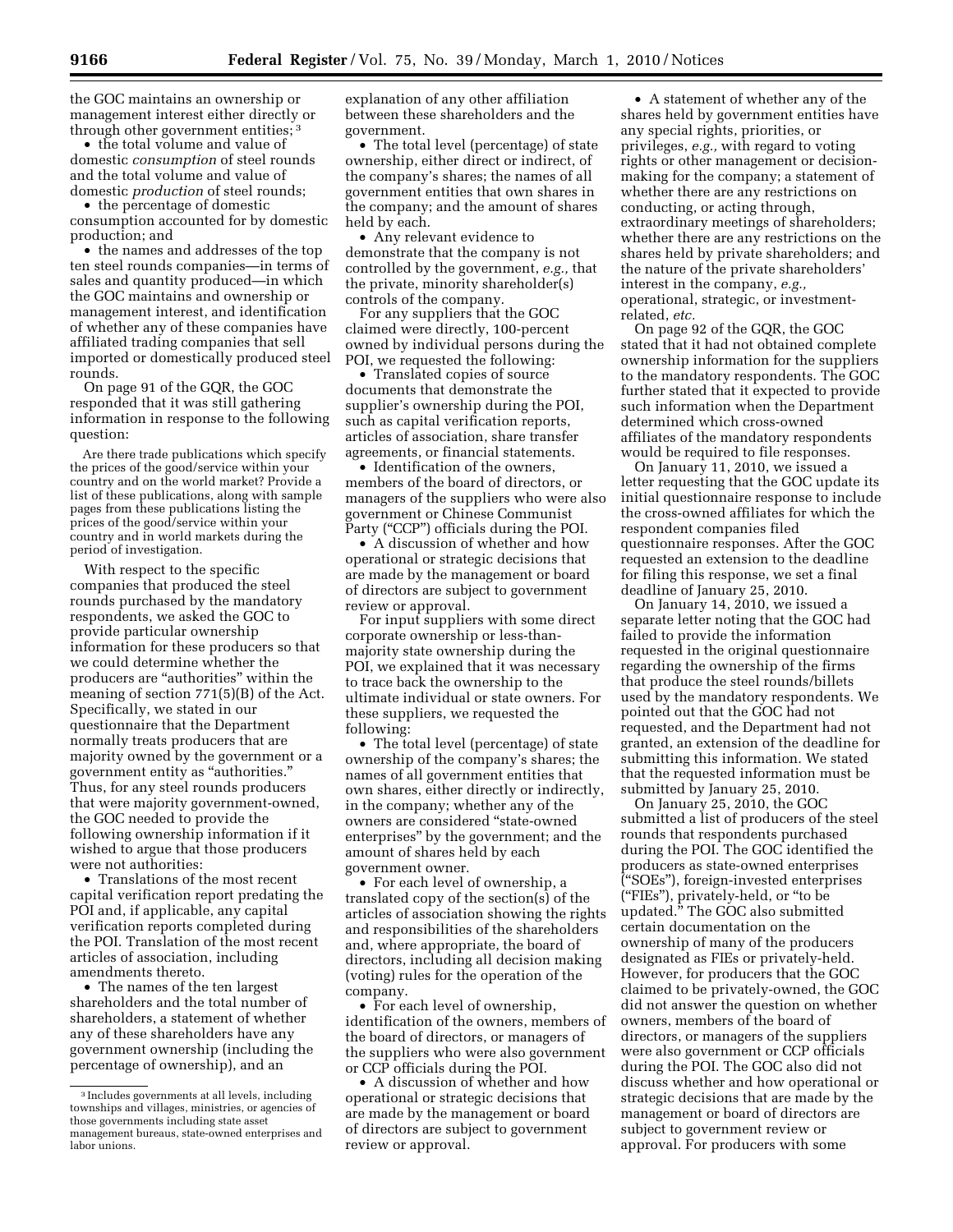direct corporate ownership or less-thanmajority state ownership during the POI, the GOC did not respond to our requests for the following information:

• The total level (percentage) of state ownership of the company's shares; the names of all government entities that own shares, either directly or indirectly, in the company; whether any of the owners are considered ''state-owned enterprises'' by the government; and the amount of shares held by each government owner.

• For each level of ownership, identification of the owners, members of the board of directors, or managers of the suppliers who were also government or CCP officials during the POI.

• A discussion of whether and how operational or strategic decisions that are made by the management or board of directors are subject to government review or approval.

• A statement of whether any of the shares held by government entities have any special rights, priorities, or privileges, *e.g.,* with regard to voting rights or other management or decisionmaking for the company; a statement of whether there are any restrictions on conducting, or acting through, extraordinary meetings of shareholders; whether there are any restrictions on the shares held by private shareholders; and the nature of the private shareholders' interest in the company, *e.g.,*  operational, strategic, or investmentrelated, *etc.* 

Based on the above, we preliminarily determine that the GOC has withheld necessary information that was requested of it and, thus, that the Department must rely on ''facts available'' in making our preliminary determination. *See* sections 776(a)(1) and (a)(2)(A) of the Act. Moreover, we preliminarily determine that the GOC has failed to cooperate by not acting to the best of its ability to comply with our request for information. Consequently, an adverse inference is warranted in the application of facts available. *See*  section 776(b) of the Act.

With respect to the GOC's failure to provide requested information about the production and consumption of steel rounds or billets generally, we are assuming adversely that the GOC's dominance of the market in the PRC for this input results in significant distortion of the prices and, hence, that use of an external benchmark is warranted. With respect to the GOC's failure to provide certain requested ownership information about the producers of the steel rounds purchased by the respondents, we are assuming adversely that all of the respondents'

non-cross-owned suppliers of steel rounds are "authorities."

The Department's practice when selecting an adverse rate from among the possible sources of information is to ensure that the result is sufficiently adverse "as to effectuate the statutory purposes of the adverse facts available rule to induce respondents to provide the Department with complete and accurate information in a timely manner.'' *See Notice of Final Determination of Sales at Less than Fair Value: Static Random Access Memory Semiconductors From Taiwan,* 63 FR 8909, 8932 (February 23, 1998). The Department's practice also ensures ''that the party does not obtain a more favorable result by failing to cooperate than if it had cooperated fully.'' *See*  Statement of Administrative Action (''SAA'') accompanying the Uruguay Round Agreements Act, H.R. Doc. No. 103–316, vol. 1 at 870 (1994).

Section 776(c) of the Act provides that, when the Department relies on secondary information rather than on information obtained in the course of an investigation or review, it shall, to the extent practicable, corroborate that information from independent sources that are reasonably at its disposal. Secondary information is ''information derived from the petition that gave rise to the investigation or review, the final determination concerning the subject merchandise, or any previous review under section 751 concerning the subject merchandise.'' *See, e.g.,* SAA, at 870. The Department considers information to be corroborated if it has probative value. *See id.* To corroborate secondary information, the Department will, to the extent practicable, examine the reliability and relevance of the information to be used. The SAA emphasizes, however, that the Department need not prove that the selected facts available are the best alternative information. *See* SAA, at 869.

To corroborate the Department's treatment of the companies that produced the steel rounds and billets purchased by the mandatory respondents as authorities and our finding that the GOC dominates the domestic market for this input, we are relying on *Circular Welded Carbon Quality Steel Line Pipe from the People's Republic of China: Final Affirmative Countervailing Duty Determination,* 73 FR 70961 (November 24, 2008) (''*Line Pipe from the PRC*''). In that case, the Department determined that the GOC owned or controlled the entire hot-rolled steel industry in the PRC. *See Line Pipe from the PRC* and accompanying Issues and Decision

Memorandum at Comment 1. Evidence on the record of this investigation shows that many steel producers in the PRC are integrated, producing both long products (rounds and billets) and flat products (hot-rolled steel). *See*  Memorandum to the File, ''Additional Information on Steel Rounds,'' dated February 22, 2010. Consequently, government ownership in the hot-rolled steel industry is a reasonable proxy for government ownership in the steel rounds and billets industry.

For details on the calculation of the subsidy rate for the respondents, *see*  below at section I.C., "Provision of Steel Rounds for Less Than Adequate Remuneration.''

## *GOC—Electricity*

The GOC also did not provide a complete response to the Department's November 9, 2009 questionnaire regarding its alleged provision of electricity for less than adequate remuneration. Specifically, the Department requested that the GOC explain how electricity cost increases are reflected in retail price increases. The GOC responded that it was gathering this information, but it did not request an extension from the Department for submitting this information after the original questionnaire deadline date. On January 14, 2010, the Department reiterated its request for this information and notified the GOC that this information would be accepted if the GOC submitted it by January 25, 2010. However, the GOC's subsequent supplemental questionnaire responses did not address the missing information. Consequently, we preliminarily determine that the GOC has withheld necessary information that was requested of it and, thus, that the Department must rely on ''facts available'' in making our preliminary determination. *See* section 776(a)(1), section 776(a)(2)(A), and section 776(a)(2)(B) of the Act. Moreover, we preliminarily determine that the GOC has failed to cooperate by not acting to the best of its ability to comply with our request for information as it did not respond by the deadline dates, nor did it explain why it was unable to provide the requested information, with the result that an adverse inference is warranted in the application of facts available. *See* section 776(b) of the Act. In drawing an adverse inverse inference, we find that the GOC's provision of electricity constitutes a financial contribution within the meaning of section 771(5)(D) of the Act and is specific within the meaning of section 771(5A) of the Act. We have also relied on an adverse inference in selecting the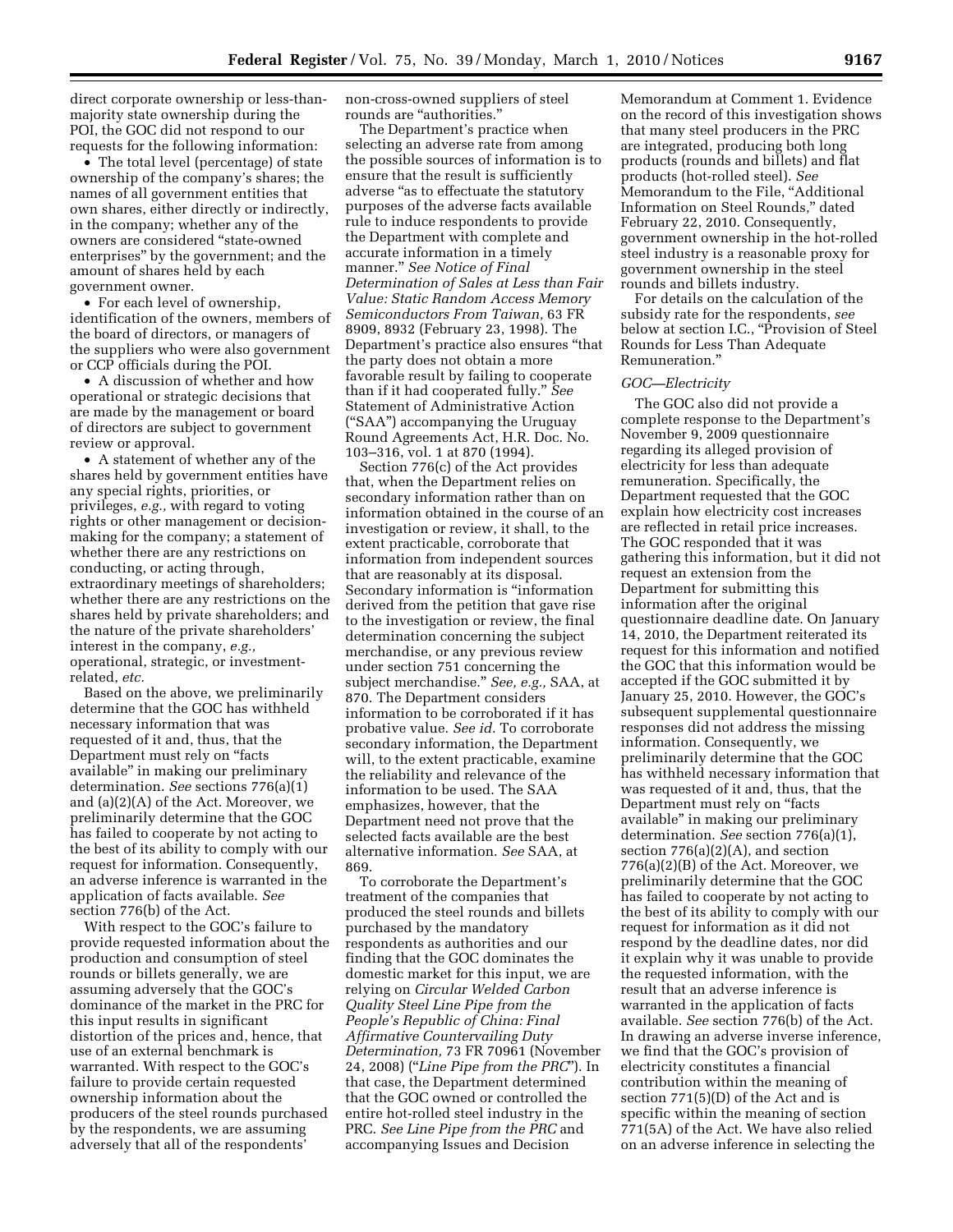benchmark for determining the existence and amount of the benefit. *See*  section 776(b)(2) of the Act and section 776(b)(4) of the Act. The benchmark rates we have selected are derived from information submitted by the GOC in the countervailing duty investigation of ''Certain Kitchen Appliance Shelving and Racks from the People's Republic of China'' and information from the record of the instant review. *See* Memorandum to File from Yasmin Nair, International Trade Compliance Analyst, Office 1, "Electricity Rate Data" (February 22, 2010).

For details on the calculation of the subsidy rate for the respondents, *see*  below at section I.D., "Provision of Electricity for Less Than Adequate Remuneration.''

# *GOC—TPCO's Other Subsidies*

At pages 143–144 of TPCO Group's 2008 Audit Report in Exhibit 6 of the TQR and at page 14 of its February 16, 2010 supplemental questionnaire response, TPCO reported receipt of countervailable grants. In our January 26, 2010, supplemental questionnaire to TPCO, we instructed TPCO to provide information regarding other subsidies identified in its 2008 financial statements and to provide the GOC with the names of the programs under which these subsidies were given.

The Department requested that the GOC provide information about these grants in the initial questionnaire and the January 27, 2010 supplemental questionnaire. In the GOC's February 4, 2010, supplemental response, at page 10, the GOC did not provide the requested information, asserting that it needed additional time to gather the data. Although the GOC responded that it was gathering this information, it did not request an extension from the Department for submitting this information after the supplemental questionnaire deadline date.

Because the GOC did not provide the requested information concerning these grants, we preliminarily determine that necessary information is not on the record and that the GOC did not provide requested information by the submission deadline. Accordingly, the use of facts otherwise available is appropriate. *See* sections 776(a)(1) and (2)(B) of the Act. Also, we preliminarily determine that the GOC has failed to cooperate by not acting to the best of its ability to comply with our request for information as it did not respond by the deadline dates, nor did it explain why it is unable to provide the requested information, with the result that an adverse inference is warranted in the

application of facts available. *See*  section 776(b) of the Act.

For details on the calculation of the subsidy rate for TPCO, *see* below at section I.G., ''Other Subsidies Received by TPCO.''

## **Subsidies Valuation Information**

#### *Allocation Period*

The average useful life ("AUL") period in this proceeding, as described in 19 CFR  $351.524(d)(2)$ , is 15 years according to the U.S. Internal Revenue Service's 1977 Class Life Asset Depreciation Range System. *See* U.S. Internal Revenue Service Publication 946 (2008), *How to Depreciate Property,* at Table B– 2: Table of Class Lives and Recovery Periods. No party in this proceeding has disputed this allocation period.

#### *Attribution of Subsidies*

The Department's regulations at 19 CFR  $351.525(b)(6)(i)$  state that the Department will normally attribute a subsidy to the products produced by the corporation that received the subsidy. However, 19 CFR 351.525(b)(6)(ii)-(iv) direct the Department to attribute subsidies received by certain other companies to the combined sales of those companies if (1) cross-ownership exists between the companies, and (2) the cross-owned companies produce the subject merchandise, are a holding or parent company of the subject company, or produce an input that is primarily dedicated to the production of the downstream product. In the case of a transfer of a subsidy between crossowned companies, 19 CFR 351.525(b)(6)(v) directs the Department to attribute the subsidy to the sales of the company that receives the transferred subsidy.

According to 19 CFR 351.525(b)(6)(vi), cross-ownership exists between two or more corporations where one corporation can use or direct the individual assets of the other corporation(s) in essentially the same ways it can use its own assets. This regulation states that this standard will normally be met where there is a majority voting interest between two corporations or through common ownership of two (or more) corporations. The Court of International Trade (''CIT'') has upheld the Department's authority to attribute subsidies based on whether a company could use or direct the subsidy benefits of another company in essentially the same way it could use its own subsidy benefits. *See Fabrique de Fer de Charleroi v. United States,* 166 F. Supp. 2d 593, 600–604 (CIT 2001).

## *TPCO*

TPCO responded to the Department's original and supplemental questionnaires on behalf of itself, Tianjin Pipe Iron Manufacturing Co., Ltd. (''TPCO Iron''); Tianguan Yuantong Pipe Product Co., Ltd. (''Yuantong''); Tianjin Pipe International Economic and Trading Co., Ltd. (''TPCO International''); and TPCO Charging Development Co., Ltd. ("Charging"). These companies are cross-owned within the meaning 19 CFR 351.525(b)(6)(vi) because of TPCO's substantial ownership position in each of them. *See* the TQR at page 2 and Exhibits 1–3.

TPCO stated that TPCO Iron provides ''pig iron and direct reduced iron'' to TPCO and that Yuantong provides ''threading and other finishing processes to {TPCO's} seamless pipe production.'' 4 Because TPCO Iron produced an input that is primarily dedicated to the production of the downstream product, we are preliminarily attributing subsidies received by TPCO Iron to TPCO, in accordance with 19 CFR 351.525(b)(6)(iv). Yuantong had direct involvement in the production of subject merchandise during the POI. Thus, we are preliminarily attributing subsidies received by Yuantong to TPCO, in accordance with 19 CFR 351.525(b)(6)(ii).5

Regarding TPCO International, TPCO stated, "{TPCO International} is the trading company through which {TPCO} exports all subject merchandise.'' Because TPCO International exported subject merchandise during the POI, we are preliminarily cumulating the benefit from subsidies received by TPCO International with subsidies provided to TPCO, in accordance with 19 CFR 351.525(c). We are preliminarily using TPCO's consolidated sales as the denominator for subsidies to TPCO International. On page 12 of the TQR, TPCO stated that TPCO consolidates directly-owned subsidiaries in which it holds an equity share of more than 50 percent. On page 9 of the TQR, TPCO stated that the consolidated sales totals in its financial statements are net of

<sup>4</sup>*See* TQR at 5.

<sup>5</sup>*See Certain Oil Country Tubular Goods From the People's Republic of China: Preliminary Affirmative Countervailing Duty Determination, Preliminary Negative Critical Circumstances Determination,* 74 FR 47210, 47215 (September 15, 2009) (unchanged in *Certain Oil Country Tubular Goods From the People's Republic of China: Final Affirmative Countervailing Duty Determination, Final Negative Critical Circumstances Determination,* 74 FR 64045 (December 7, 2009) (''*OCTG from the PRC*'')).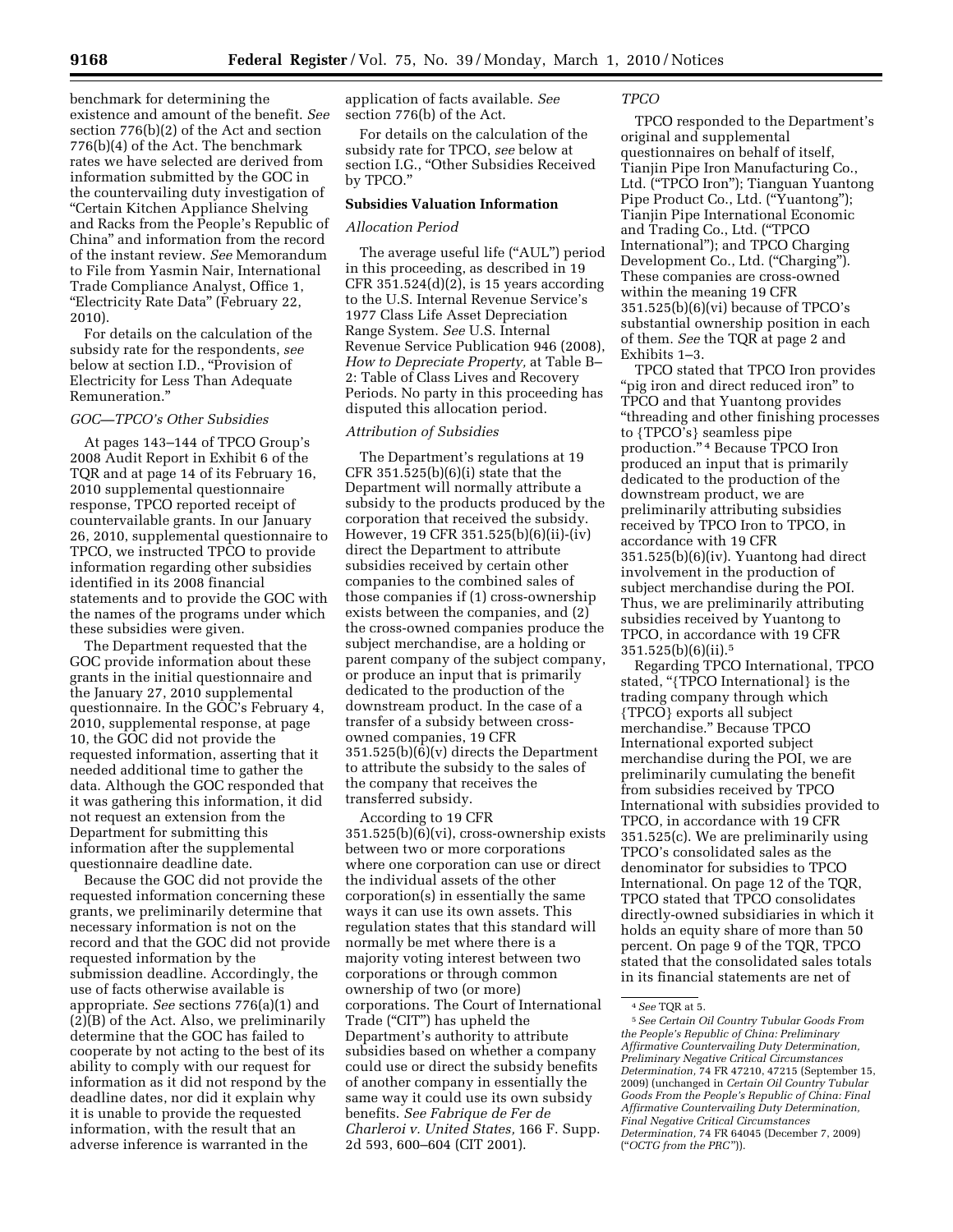inter-company sales. Thus, TPCO's consolidated sales already include TPCO International's sales (net of intercompany sales). By using TPCO's consolidated sales as the denominator for subsidies to TPCO International, we do not double-count TPCO International's sales in the calculation of the subsidy rate.

With regard to Charging, TPCO stated on pages 4–5 of the TQR that Charging acts as a trading company that purchased and provided steel rounds to TPCO during the POI. If the GOC provided steel rounds to Charging for less than adequate remuneration during the POI, the supplier relationship between Charging and TPCO may fall under 19 CFR 351.525(b)(6)(iv) (subsidies to cross-owned input suppliers) or 19 CFR 351.525(b)(6)(v) (transfer of subsidies). As we stated in the previous paragraph, however, TPCO consolidates the sales of directly-owned subsidiaries in which it holds an equity share of more than 50 percent (net of inter-company sales). Because TPCO consolidates Charging's sales into its own sales, the attribution of the subsidy for TPCO's purchases through Charging is identical under 19 CFR 351.525(b)(6)(iv) or 19 CFR  $351.525(b)(6)(v)$ . Under both sections of the regulations, the attribution of the subsidy is to TPCO's consolidated sales. Thus, we are preliminarily attributing any subsidies under the provision of steel rounds to Charging for less than adequate remuneration to TPCO's consolidated sales, which includes Charging's sales.

On page 3 of our January 26, 2010, supplemental questionnaire to TPCO, we asked TPCO to explain why it did not provide a response on behalf of Tianjin TEDA Investment Holding Co., Ltd. (''TEDA''), Tianjin Pipe Investment Holding Co., Ltd. (''TPCO Holding''), and China Cinda Asset Management Corporation (''Cinda''), which have held majority interests in TPCO since December 11, 2001. Under 19 CFR 351.525(b)(6)(iii), we would normally attribute to TPCO any subsidies that these owners received while each was cross-owned with TPCO. In its response dated February 16, 2010, TPCO responded that TEDA, a government agency, is primarily involved in the operation and management of assets and public infrastructure, and TPCO Holding was originally established by the Tianjin SASAC (''State-owned Assets Supervision and Administration Commission of the State Council'') for the sole purpose of holding the assets of TPCO. In TPCO's explanation of why it did not file a response for Cinda, it refers to the Department's finding in

*OCTG from the PRC,* in which the Department found that TEDA and TPCO Holding were government agencies.6 TPCO states ''for the same reasons,'' TPCO did not file a response for Cinda, which was specifically established to restructure debt and non-performing assets. Based on TPCO's response, we preliminarily determine that these entities were government agencies since December 11, 2001. Thus, we are preliminarily countervailing subsidies that these entities provided to TPCO, rather than any subsidies that these entities may have received. Moreover, as agencies of the government, we preliminarily determine these entities to be ''government authorities.''

In the January 26, 2010, supplemental questionnaire, we also asked TPCO questions about certain affiliates that may have met the cross-ownership standard under 19 CFR 351.525(b)(6)(vi) and one or more of the attribution standards under 19 CFR 351.525(b)(6)(ii)–(v). TPCO provided responses to these questions in its February 12, 2010, response at pages 5–6. Based on TPCO's responses, we preliminarily determine that none of these affiliates met both the crossownership standard of 19 CFR 351.525(b)(6)(vi) and one or more of the attribution standards under 19 CFR  $351.525(b)(6)(ii)–(v)$ . Thus, we have not included any subsidies to these companies in the subsidy calculation.

For other affiliated companies that TPCO identified in Exhibits 1 and 2 of the TQR, TPCO either held a small ownership share during the POI or identified the companies as having no involvement with subject merchandise. Thus, we have not included any subsidies to these companies in the subsidy calculation.

Regarding the sales denominator for calculating TPCO's subsidy rate, we note that the Department will attribute subsidies bestowed on a parent or holding company to the consolidated sales of the parent or holding company and its subsidiaries under 19 CFR 351.525(b)(6)(iii). TPCO was a parent company to other companies during the POI. On page 12 of the TQR, TPCO stated, "{TPCO} consolidated those directly owned subsidiaries in which it holds more than 50% equity shares, as well as those indirectly owned subsidiaries in which its wholly-owned subsidiaries hold more than 50% equity shares.'' In accordance with 19 CFR 351.525(b)(6)(iii), we are preliminarily attributing subsidies to TPCO to the

consolidated sales of TPCO and its subsidiaries.

Therefore, based on information currently on the record, we preliminarily determine that crossownership within the meaning of 19 CFR 351.525(b)(6)(vi) exists between TPCO, TPCO Iron, Yuantong, TPCO International, and Charging. Moreover, pursuant to 19 CFR 351.525(b)(6)(iii), we are preliminarily attributing subsidies received by TPCO to the consolidated sales of TPCO and its subsidiaries (net of inter-company sales). TPCO Iron, Yuantong, and Charging are consolidated into TPCO's sales; thus, we are preliminarily attributing subsidies received by TPCO Iron, Yuantong, and Charging to TPCO's consolidated sales (net of inter-company sales). For TPCO International, we preliminarily have cumulated TPCO International's subsidy benefits with TPCO's subsidy benefits. *See* 19 CFR 351.525(c). We have preliminarily used TPCO's consolidated sales net of intercompany sales as the denominator for subsidies to TPCO International.

#### *Hengyang*

As of this preliminary determination, Hengyang has responded to the Department's original and supplemental questionnaires on behalf of Hengyang Steel Tube Group International Trading, Inc. (''Hengyang Trading''), Hengyang Valin Steel Tube Co., Ltd. (''Hengyang Valin''), and Hengyang Valin MPM Tube Co., Ltd. (''Hengyang MPM''), and their affiliated parties Xigang Seamless Steel Tube Co., Ltd. (''Xigang Seamless''), Wuxi Seamless Special Pipe Co., Ltd. (''Special Pipe''), Wuxi Resources Steel Making Co., Ltd. ("Resources Steel"), and Jiangsu Xigang Group Co., Ltd. (''Xigang Group''). These companies are cross-owned within the meaning of 19 CFR 351.525(b)(6)(vi) by virtue of common ownership.7

Hengyang reports the following roles for each of the seven companies: 8

• *Hengyang Valin:* a parent company to Hengyang MPM and Hengyang Trading, and a producer of subject merchandise;

• *Hengyang MPM:* a producer of subject merchandise, as well as a producer and supplier of an input to Hengyang Valin for production of subject merchandise;

• *Hengyang Trading:* an exporter of subject merchandise on behalf of Hengyang Valin and Hengyang MPM;

• *Xigang Seamless:* a producer and exporter of subject merchandise;

<sup>6</sup>*See OCTG from the PRC,* and accompanying Issues and Decision Memorandum at 9 and Comment 40.

<sup>7</sup>*See* HQR at 2.

<sup>8</sup>*See* HQR at 2 and HQR at Vol. 5 p. 1–2.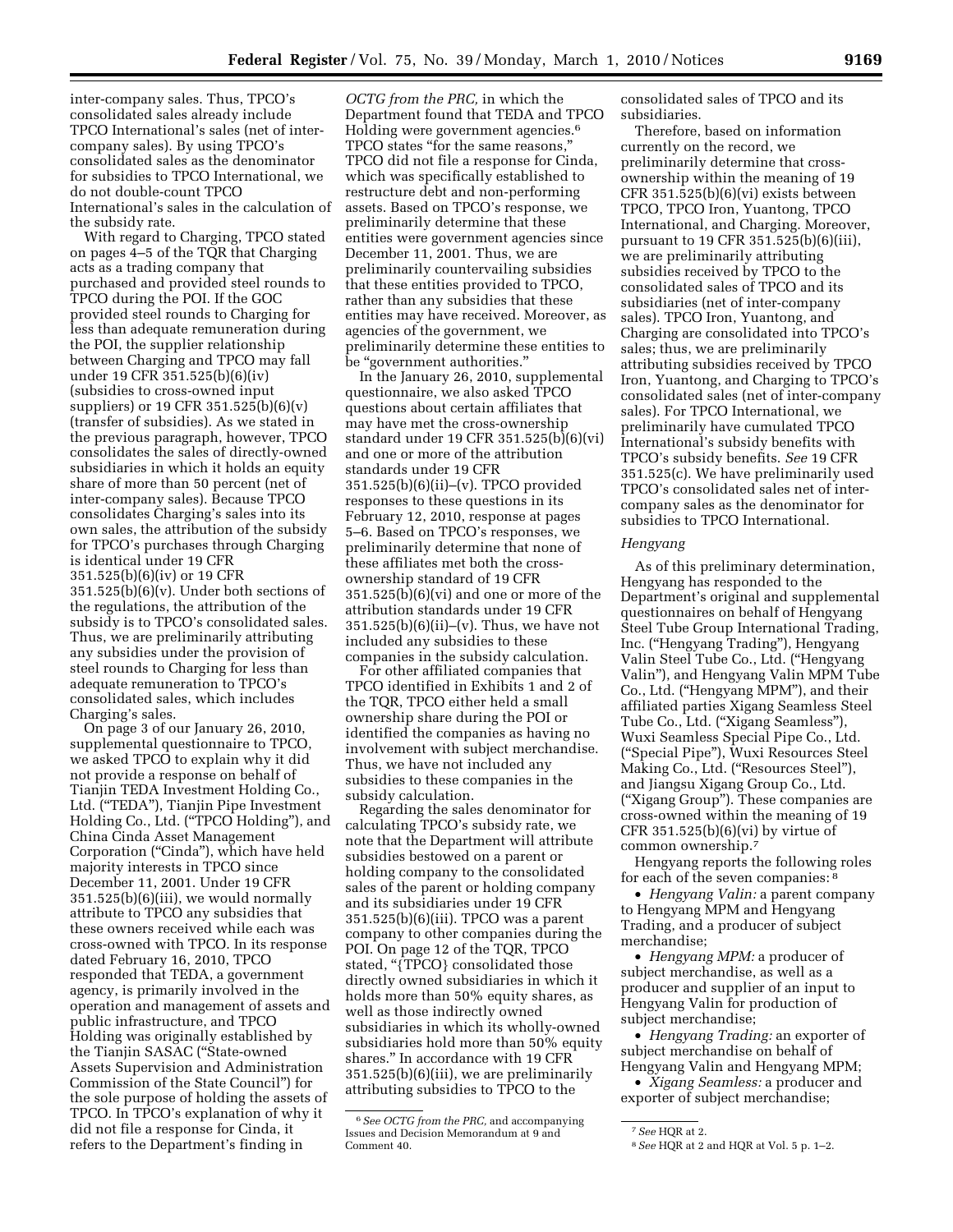• *Special Pipe:* a producer of subject merchandise;

• *Resources Steel:* a producer and supplier of an input to Xigang Seamless and Special Pipe for production of subject merchandise; and

• *Xigang Group:* a holding company, and the parent of Xigang Seamless, Special Pipe, and Resources Steel.

Because Hengyang Valin, Hengyang MPM, Xigang Seamless, and Special Pipe are producers of subject merchandise, we are preliminarily attributing subsidies received by any of these companies to the sales of all four (excluding sales between the companies), in accordance with 19 CFR 351.525(b)(6)(ii).

During the POI, Hengyang Trading exported subject merchandise produced by Hengyang Valin and Hengyang MPM. Thus, we are preliminarily cumulating the benefit from subsidies received by Hengyang Trading with the benefit from subsidies provided to Hengyang Valin and MPM, in accordance with 19 CFR 351.525(c).

Hengyang identified Resources Steel as a producer and supplier of steel billet to Xigang Seamless and Special Pipe. Because steel billet is primarily dedicated to the production of the downstream product, we are preliminarily attributing subsidies received by Resources Steel to Resources Steel, Xigang Seamless, and Special Pipe, in accordance with 19 CFR 351.525(b)(6)(iv).

Xigang Group was the parent of Xigang Seamless, Special Pipe, and Resources Steel during the POI. Thus, we are preliminarily attributing subsidies received by Xigang Group to the consolidated sales of Xigang Group and its subsidiaries, in accordance with 19 CFR 351.525(b)(6)(iii).

In a supplemental questionnaire dated January 28, 2010, we asked Hengyang to provide responses on behalf of certain affiliates that met the cross-ownership standard under 19 CFR 351.525(b)(6)(vi) and one or more of the attribution standards under 19 CFR 351.525(b)(6)(ii)–(v). Hengyang is scheduled to provide this response on February 22, 2010. We intend to address this response in a post-preliminary determination.

At Volume 1, page 7 of the HQR, Hengyang stated that Hengyang Trading also exports subject merchandise produced by an unaffiliated producer, although Hengyang stated that Hengyang Trading did not export this merchandise to the United States during the POI. At Volume 5, pages 7–8 of the HQR, Hengyang stated that Xigang Seamless purchased and exported subject merchandise produced by

unaffiliated companies during the POI. Although any subsidies to the unaffiliated producers would normally be cumulated with subsidies provided to these trading companies pursuant to 19 CFR 351.525(c), the Department has, in some instances, limited the number of producers it examines where their merchandise was not exported to the United States during the POI or accounted for a very small share of respondent's exports to the United States. In this investigation, we have not sent CVD questionnaires to the unaffiliated suppliers because their merchandise was not exported to the United States during the POI or accounted for a minor share of Hengyang's exports to the United States.9 See, *e.g., Pasta From Italy,* in which one of the mandatory respondents was a trading company that exported pasta produced by multiple pasta manufacturers, but the Department limited its analysis to the two major pasta manufacturers that supplied the trading company during the period of review. *See Certain Pasta from Italy: Final Results of the Fourth Countervailing Duty Administrative Review,* 66 FR 64214 (December 12, 2001) (''*Pasta from Italy*''), and accompanying Issues and Decision Memorandum at "Attribution."

## **Benchmarks and Discount Rates**

# *Benchmarks for Short-Term RMB Denominated Loans*

Section 771(5)(E)(ii) of the Act explains that the benefit for loans is the ''difference between the amount the recipient of the loan pays on the loan and the amount the recipient would pay on a comparable commercial loan that the recipient could actually obtain on the market.'' Normally, the Department uses comparable commercial loans reported by the company as a benchmark.10 If the firm did not have any comparable commercial loans during the period, the Department's regulations provide that we ''may use a national average interest rate for comparable commercial loans.'' 11

As noted above, section 771(5)(E)(ii) of the Act indicates that the benchmark should be a market-based rate. For the reasons explained in *CFS from the* 

*PRC,*12 loans provided by Chinese banks reflect significant government intervention in the banking sector and do not reflect rates that would be found in a functioning market. Because of this, any loans received by respondents from private Chinese or foreign-owned banks would be unsuitable for use as benchmarks under 19 CFR 351.505(a)(2)(i). Similarly, we cannot use a national interest rate for commercial loans as envisaged by 19 CFR 351.505(a)(3)(ii). Therefore, because of the special difficulties inherent in using a Chinese benchmark for loans, the Department is selecting an external market-based benchmark interest rate. The use of an external benchmark is consistent with the Department's practice. For example, in *Softwood Lumber from Canada,* the Department used U.S. timber prices to measure the benefit for governmentprovided timber in Canada.13

We are calculating the external benchmark using the regression-based methodology first developed in *CFS from the PRC*14 and more recently updated in *LWTP from the PRC.*15 This benchmark interest rate is based on the inflation-adjusted interest rates of countries with per capita gross national incomes (''GNIs'') similar to the PRC, and takes into account a key factor involved in interest rate formation, that of the quality of a country's institutions, that is not directly tied to the stateimposed distortions in the banking sector discussed above.

Following the methodology developed in *CFS from the PRC,* we first determined which countries are similar to the PRC in terms of GNI, based on the World Bank's classification of countries as: low income; lower-middle income; upper-middle income; and high income. The PRC falls in the lower-middle income category, a group that includes 55 countries.16 As explained in *CFS from the PRC,* this pool of countries

<sup>9</sup>Hengyang Trading did not export subject merchandise produced by unaffiliated producers to the United States during the POI. *See* the HQR at Volume 1, page 7. The percentage of Xigang Seamless's exports of subject merchandise to the United States from unaffiliated producers is business proprietary information. *See* the HQR at Volume 5, page 8.

<sup>10</sup>*See* 19 CFR 351.505(a)(3)(i).

<sup>11</sup>*See* 19 CFR 351.505(a)(3)(ii).

<sup>12</sup>*See* CFS Decision Memorandum at Comment 10.

<sup>13</sup>*See Notice of Final Affirmative Countervailing Duty Determination and Final Negative Critical Circumstances Determination: Certain Softwood Lumber Products From Canada,* 67 FR 15545 (April 2, 2002) (''*Softwood Lumber from Canada*'') and accompanying Issues and Decision Memorandum at ''Analysis of Programs, Provincial Stumpage Programs Determined to Confer Subsidies, Benefit.'' 14*See* CFS Decision Memorandum at Comment

<sup>10.</sup> 

<sup>15</sup>See *Lightweight Thermal Paper From the People's Republic of China: Final Affirmative Countervailing Duty Determination,* 73 FR 57323 (October 2, 2008) (''*LWTP from the PRC*'') and accompanying Issues and Decision Memorandum (''LWTP Decision Memorandum'') at 8–10.

<sup>16</sup>*See* The World Bank Country Classification, *http://econ.worldbank.org/*.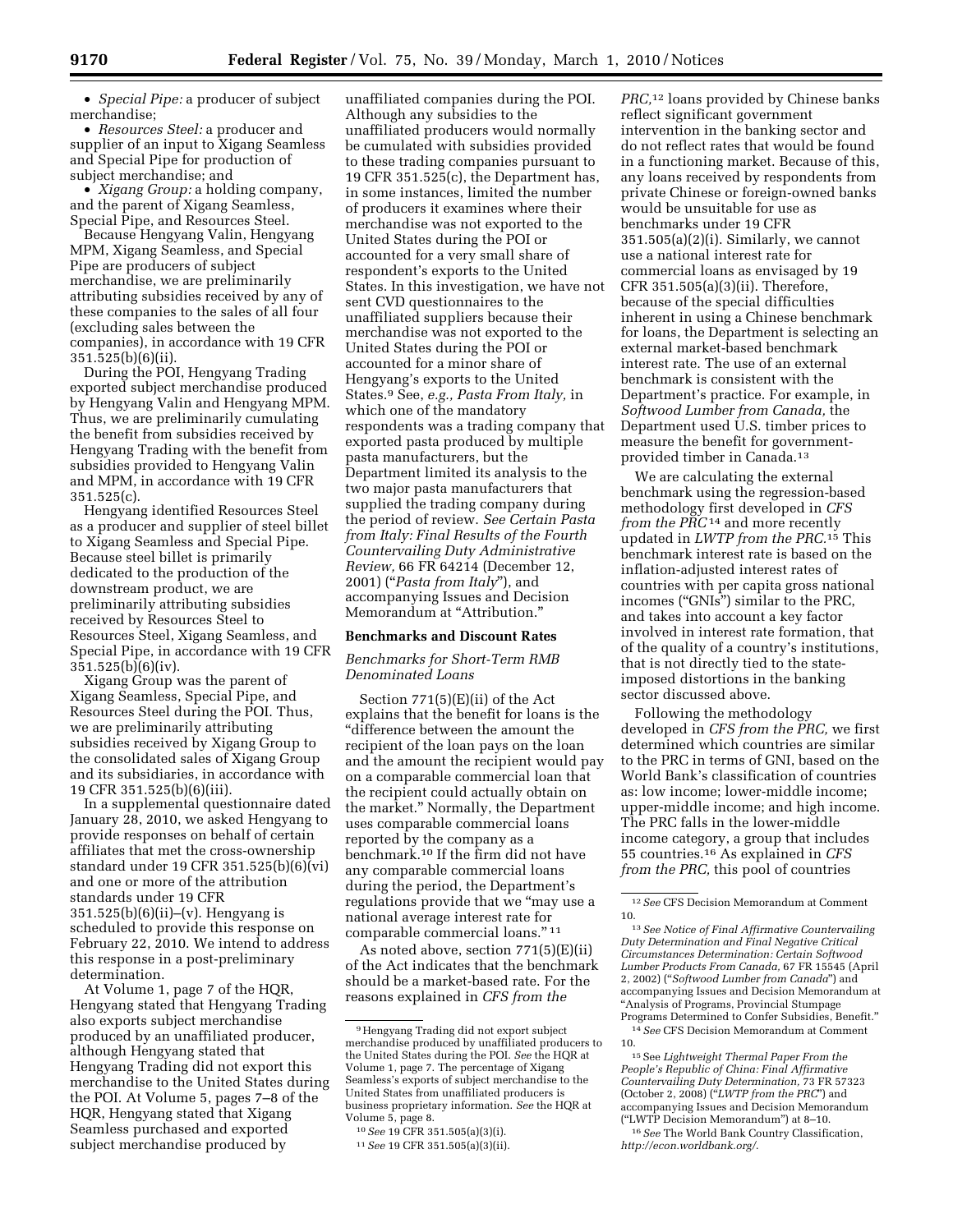captures the broad inverse relationship between income and interest rates.

Many of these countries reported lending and inflation rates to the International Monetary Fund, and they are included in that agency's international financial statistics (''IFS''). With the exceptions noted below, we have used the interest and inflation rates reported in the IFS for the countries identified as ''low middle income'' by the World Bank. First, we did not include those economies that the Department considered to be nonmarket economies for AD purposes for any part of the years in question, for example: Armenia, Azerbaijan, Belarus, Georgia, Moldova, Turkmenistan. Second, the pool necessarily excludes any country that did not report both lending and inflation rates to IFS for those years. Third, we removed any country that reported a rate that was not a lending rate or that based its lending rate on foreign-currency denominated instruments. For example, Jordan reported a deposit rate, not a lending rate, and the rates reported by Ecuador and Timor L'Este are dollardenominated rates; therefore, the rates for these three countries have been excluded. Finally, for each year the Department calculated an inflationadjusted short-term benchmark rate, we have also excluded any countries with aberrational or negative real interest rates for the year in question.

The resulting inflation-adjusted benchmark lending rates are provided in the respondents' preliminary calculation memoranda. *See*  Memorandum to File, "Preliminary Determination Calculation Memorandum for (TPCO),'' (February 22, 2010) (''TPCO Calculation Memo''); *see also* Memorandum to File, ''Preliminary Determination Calculation Memorandum for (Hengyang),'' (February 22, 2010) (''Hengyang Calculation Memo''). Because these are inflation-adjusted benchmarks, it is necessary to adjust the respondents' interest payments for inflation. This was done using the PRC inflation figure as reported in the IFS. *See* TPCO Calculation Memo and Hengyang Calculation Memo.

## *Benchmarks for Long-Term Loans*

The lending rates reported in the IFS represent short- and medium-term lending, and there are not sufficient publicly available long-term interest rate data upon which to base a robust benchmark for long-term loans. To address this problem, the Department has developed an adjustment to the short- and medium-term rates to convert them to long-term rates using Bloomberg U.S. corporate BB-rated bond rates. *See, e.g., Light-Walled Rectangular Pipe and Tube From People's Republic of China: Final Affirmative Countervailing Duty Investigation Determination,* 73 FR 35642 (June 24, 2008) and accompanying Issues and Decision Memorandum (''LWRP Decision Memo'') at 8. In *Citric Acid from the PRC,* this methodology was revised by switching from a long-term mark-up based on the ratio of the rates of BB-rated bonds to applying a spread which is calculated as the difference between the two-year BB bond rate and the n-year BB bond rate, where n equals or approximates the number of years of the term of the loan in question. *See Citric Acid and Certain Citrate Salts From the People's Republic of China: Final Affirmative Countervailing Duty Determination,* 74 FR 16836 (April 13, 2009) (''*Citric Acid from the PRC*'') and accompanying Issues and Decision Memorandum (''Citric Acid Decision Memorandum'') at Comment 14. Finally, because these long-term rates are net of inflation as noted above, we adjusted the PRC respondents' payments to remove inflation.

#### *Benchmarks for Foreign Currency-Denominated Loans*

For foreign currency-denominated short-term loans, the Department used as a benchmark the one-year dollar interest rates for the London Interbank Offering Rate (''LIBOR''), plus the average spread between LIBOR and the one-year corporate bond rates for companies with a BB rating. *See* LWTP Decision Memo at 10. For long-term foreign currency-denominated loans, the Department added the applicable shortterm LIBOR rate to a spread which is calculated as the difference between the one-year BB bond rate and the n-year BB bond rate, where n equals or approximates the number of years of the term of the loan in question.

#### *Discount Rates*

Consistent with 19 CFR  $351.524(d)(3)(i)(A)$ , we have used, as our discount rate, the long-term interest rate calculated according to the methodology described above for the year in which the government agreed to provide the subsidy.

# **Analysis of Programs**

Based upon our analysis of the petition and the responses to our questionnaires, we preliminarily determine the following:

## **I. Programs Preliminarily Determined To Be Countervailable**

#### *A. Policy Loans to the Seamless Pipe Industry*

The Department is examining whether seamless pipe producers receive preferential lending through stateowned commercial or policy banks. According to the allegation, preferential lending to the seamless pipe industry is supported by the GOC through the issuance of national and provincial fiveyear plans; industrial plans for the steel sector; catalogues of encouraged industries, and other government laws and regulations. Based on our review of the information and responses of the GOC, we preliminarily determine that loans received by the seamless pipe industry from state-owned commercial banks (''SOCBs'') were made pursuant to government directives.

Record evidence demonstrates that the GOC, through its directives, has highlighted and advocated the development of the seamless pipe industry. At the national level, the GOC has placed an emphasis on the development of high-end, value-added steel products through foreign investment as well as through technological research, development, and innovation. In laying out this strategy, the GOC has identified the specific products it has in mind. For example, an ''objective'' of *The 10th Five-Year Plan for the Metallurgical Industry (*''*Plan*'') was to develop key steel types that were mainly imported; high strength, anticrushing and corrosion resistant petroleum pipe was among the listed products. Moreover, among the ''Policy Measures'' set out in the *Plan* for achieving its objectives was the encouragement of enterprises to cooperate with foreign enterprises, particularly in the production and development of high value-added products and high-tech products. *See*  Memorandum to File from Yasmin Nair, Analyst regarding ''Additional Documents Placed on the Record'' (February 22, 2010) ("Additional Documents Memo'').

Similarly, in the *Development Policies for the Iron and Steel Industry* (July 2005) at Article 16, the GOC states that it will "\* \* \* enhance the R&D, design, and manufacture level in relation to the key technology, equipment and facilities for the Chinese steel industry.'' To accomplish this, the GOC states it will provide support to key steel projects relying on domestically produced and newly developed equipment and facilities, through tax and interest assistance, and scientific research expenditures. *See* Petition at Exhibit III–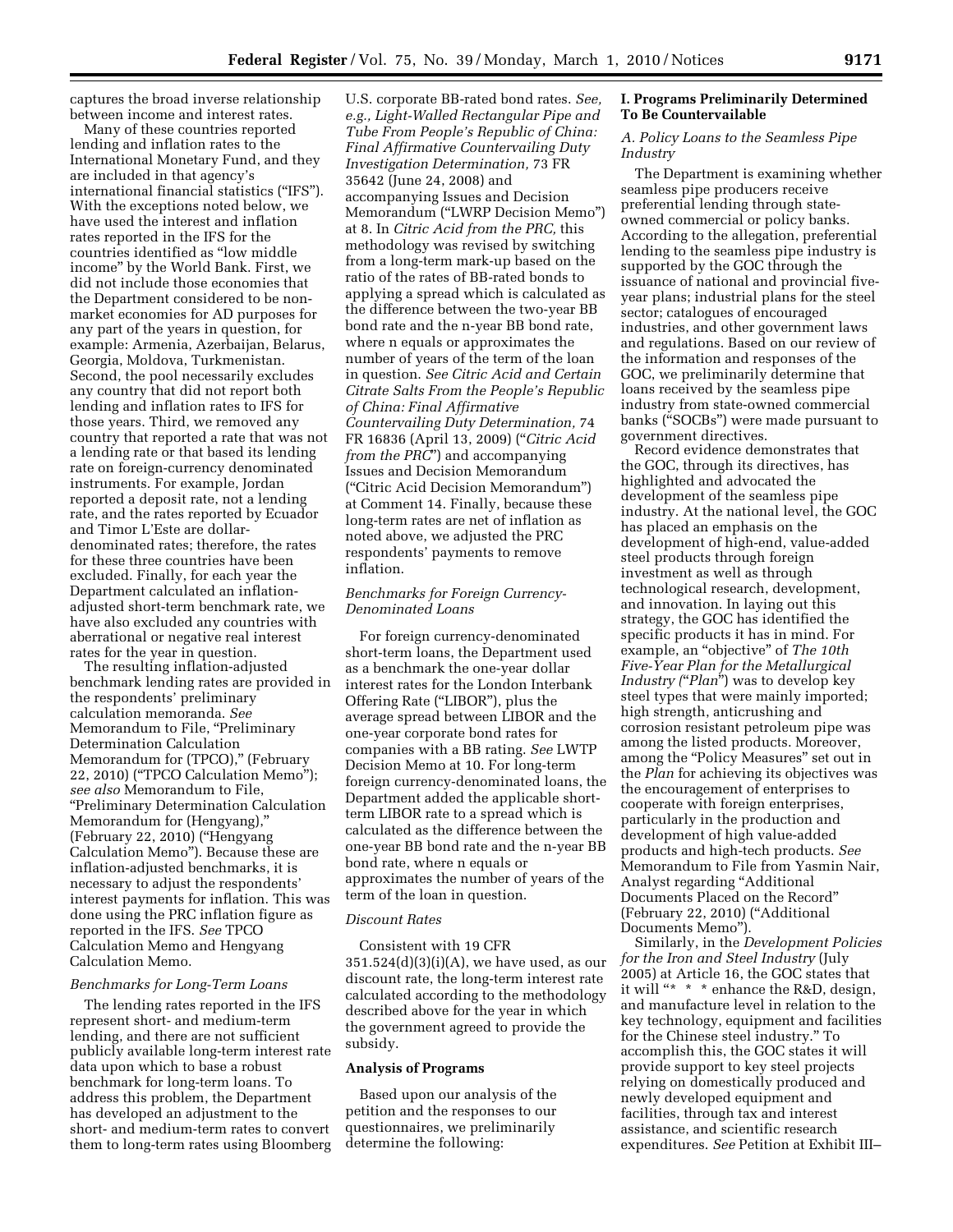10. Later in 2005, the GOC implemented the *Decision of the State Council on Promulgating the* ''*Interim Provisions on Promoting Industrial Structure Adjustment*'' *for Implementation* (No. 40 (2005)) (''*Decision 40*'') in order to achieve the objectives of the Eleventh Five-Year Plan. *See* Additional Documents Memo. *Decision 40*  references the *Directory Catalogue on Readjustment of Industrial Structure (*''*Industrial Catalogue*''*),* which outlines the projects which the GOC deems ''encouraged,'' ''restricted,'' and ''eliminated,'' and describes how these projects will be considered under government policies. Steel tube for oil well pipe, high-pressure boiler pipe, and long-distance transmission pipe was named in the *Industrial Catalogue*  as an ''encouraged project.'' *See* Petition at Exhibit III–44. For the ''encouraged'' projects, Decision 40 outlines several support options available to the government, including financing.

Turning to the provincial and municipal plans, the Department has described the inter-relatedness of national level plans and directives with those at the sub-national level. *See*  LWTP Decision Memo at Comment 6. Based on our review of the sub-national plans submitted by the GOC in this investigation, we find that they mirror the national government's objective of supporting and promoting the production of innovative and high-value added products, including seamless pipe. Examples from the five-year plans of the provinces and/or municipalities where each of the respondents is located follow:

*Outline of the 10th Five-Year Plan for the National Economic and Social Development of Tianjin Municipality:* ''For metallurgical industry, we attach importance to the development of high quality and efficiency steel products and high grade metal products, such as seamless steel tube and cold rolled sheet, and carry out the oil steel pipe extension and east-movement project of steel.'' *See* GQR at Exhibit GOC–12.

*Outline of the 11th Five-Year Program of Social and Economic Development of Tianjin Municipality:* "Build a pipe production base, mainly producing seamless pipes \* Develop a production capacity of 2600 seamless pipes, 10 million plates, and 1 million first class metal products by 2010.'' *See* GQR at Exhibit GOC–13.

*10th Five-Year Plan for Industrial Development in Tianjin:* ''Surrounding the object of establishing a national manufacturing base for seamless steel tube and metallic products, metallurgy industries will actively optimize structure, properly adjust layout, and develop advantageous products. We shall let the backward techniques and facilities give way to latest applicable technologies to treat pollution properly, promote development of quality

steel and metallic products with high added value and huge domestic demand represented by seamless steel tube and cold rolled sheet \* \* \*'' *See* GQR at Exhibit GOC– 16.

*Outline of the 11th Five-Year Program for the Development of the Industrial Economy*  of Tianjin: "Development objective: \* Production capacities of major products: \* \* \* production of rolled steel exceeds 30 million tons, including 2.6 million tons of seamless steel tubes \* \* \* One of the world largest technical equipment leading seamless steel tube production base and important domestic high grade sheet and metal products production base shall be established here \* \* \* Key projects and investment: There shall be a total investment of 32.5 billion Yuan during the period of the 11th Five-Year Program, mainly including the project of seamless steel tube, stainless steel tube and heavy caliber welding steel tubes with a total investment of 3.6 billion Yuan contributed by TPCO, Shuangjie Steel Tubes and other companies \* \* \*'' *See* GQR at Exhibit GOC–17.

*Outline of the 10th Five-Year Plan for National Economy and Social Development of Tianjin Binhai New Area:* ''Complete the eastward movement of Tianjin Steel Factory relying on the current conditions of Steel Pipe Company and No.3 Gas Factory, establish the manufacturing base and metallurgical casting base for steel of quality and efficiency and its hot-processed products.'' *See* G1SR at Exhibit 1.

*Notice of Tianjin Municipal People's Government Concerning the Printing and Distribution of the Outline for the 11th Five-Year Program for the National Economic and social Development in Tianjin Binhai New*  Area: "4. Constructing deep processing base of petroleum steel pipe and high quality steel material—We shall quicken technology innovation and structural adjustment, extend industrial link, enhance the concentration effort, strive the commanding point of the industry, consolidate and develop the leading position of deep processing of petroleum steel pipe and high quality steel material.'' *See* G1SR at Exhibit 2.

*Outlines of the 10th and 11th Five-Year Program for Industrial Structural Adjustment and Development in Jiangsu:* ''Emphasize on the development of high-quality steel products with high added value and high technological content such as motor plates, shipbuilding steel plates, \* \* \* pinion steel, oil well billet, special pipes and sticks, and highly qualified high-carbon hard wires.'' *See*  GQR at Exhibit GOC–14 and 15.

*Outline of the 11th Five-Year Plan of Social and Economic Development of Jiangsu Province:* "We shall lay emphasis upon the development of competitive industries \* \* \* By setting up industrial bases of integrated circuit, photoelectric display, petrochemical industry, metallurgy, shipbuilding, and paper making, we shall increase shares of competitive industries in the manufacturing industry. Focus shall be put on developing special metallurgy, petrochemical, new building material and other basic industries. We shall actively speed up development of special steel, \* \* \*'' *See* GQR at Exhibit GOC–9.

*Outline of the 10th Five-Year Plan of Social and Economic Development of Wuxi Municipality:* ''We should insist on the guidance of market, support the consumer products with big market share, fill the blanket area in domestic market, replace the exported products, high class facility class, upgrade and update products with competitive and high added value, new products with good industrialization base and comparative relativeness and dragging force, endeavor to construct 10 distinctive product group of electronic devices, \* steel & iron and metal products and form a batch of international renowned brand and brands famous in China and Jiangsu.'' *See*  GQR at Exhibit GOC–10.

*Outline of the 11th Five-Year Plan of Social and Economic Development of Wuxi Municipality:* ''We will take such industries as metallurgy, chemical industry and so on as the foundation, prioritize products of several domains such as new composition material and high polymer material, new ceramic material, special steel and product, \*\*\*'' *See* GQR at Exhibit GOC–11.

*Outline of the 10th Five-Year Plan of Social and Economic Development of Hunan*  Province: "We shall optimize the structure, form the characteristics and enlarge the production of high quality plate and strip material, seamless tube, rigid line, manganese and other deep processing and special alloy products.'' *See* GQR at Exhibit GOC–4.

*Outline of the 11th Five-Year Program of Social and Economic Development of Hunan Province:* "We shall vigorously import advanced technological equipment and production techniques  $* \cdot * \cdot *$ ; concentrate on development of high-quality excellent steel materials such as plates, tubes and bars etc \*\*\*'' *See* GQR at Exhibit GOC–5.

*Outline of the 10th Five-Year Plan of Social and Economic Development of Hengyang Municipality:* ''Focus shall be put on singling out these six pillar industries for support such as metallurgy, machinery, \* We shall attach great importance to ten key enterprises and ten knock-out products. The ten key enterprises include: \* Hengyang Steel Tube Group Corporation \*\*\*'' *See* GQR at Exhibit GOC–6.

*Outline of the 11th Five-Year Program of Social and Economic Development of Hengyang Municipality:* ''We shall stress the development of such major industries such as iron and steel smelting and tube processing, \* \* \* we shall introduce international strategic investment, promote tube processing and manufacturing \* \* \* Up to 2010, the smelting of steel and iron and the output for affiliated industrial clusters of tube processing shall reach 14 billion.'' *See*  GQR at Exhibit GOC–7.

## As noted in *Citric Acid from the PRC:* 17

In general, the Department looks to whether government plans or other policy directives lay out objectives or goals for developing the industry and call for lending to support those objectives or goals. Where

<sup>17</sup>*See Citric Acid from the PRC,* and Citric Acid Decision Memo, at Comment 5.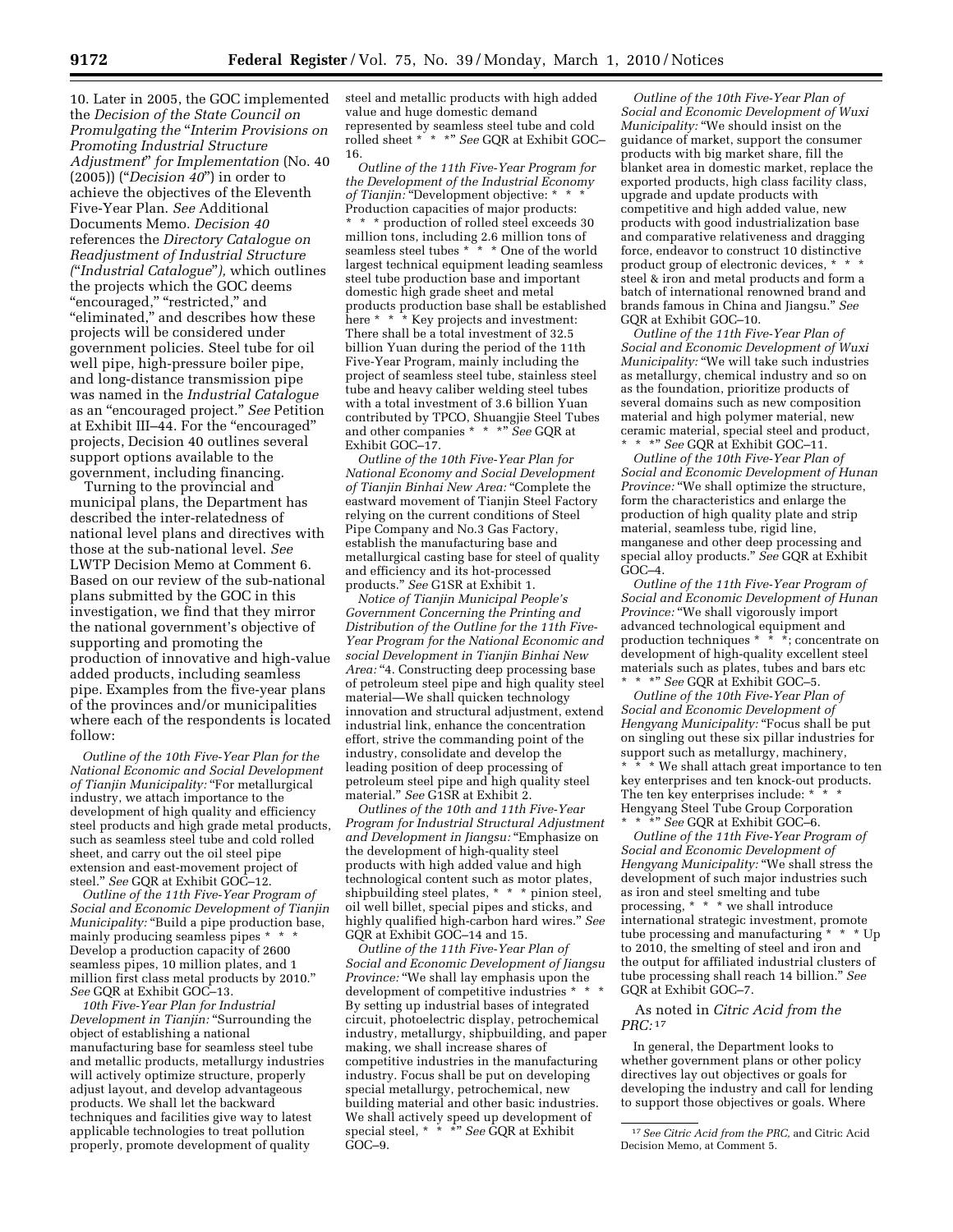such plans or policy directives exist, then we will find a policy lending program that is specific to the named industry (or producers that fall under that industry).18 Once that finding is made, the Department relies upon the analysis undertaken in *CFS from the PRC*19 to further conclude that national and local government control over the SOCBs results in the loans being a financial contribution by the GOC.20

Therefore, on the basis of the record information described above, we preliminarily determine that the GOC has a policy in place to encourage the development of production of seamless pipe through policy lending. The loans to seamless pipe producers from Policy Banks and SOCBs in the PRC constitute a direct financial contribution from the government, pursuant to section 771(5)(D)(i) of the Act, and they provide a benefit equal to the difference between what the recipients paid on their loans and the amount they would have paid on comparable commercial loans (*see*  section 771(5)(E)(2) of the Act). Finally, we determine that the loans are *de jure*  specific within the meaning of section 771 of the Act because of the GOC's policy, as illustrated in the government plans and directives, to encourage and support the growth and development of the seamless pipe industry.

To calculate the benefit under the policy lending program, we used the benchmarks described under ''Subsidies Valuation—Benchmarks and Discount Rates'' above. *See also* 19 CFR 351.505(c). On this basis, we preliminarily determine that Hengyang received a countervailable subsidy of 1.44 percent *ad valorem* and TPCO received a countervailable subsidy of 0.88 percent *ad valorem.* 

*B. Export Loans From the Export-Import Bank of China* 

#### **TPCO**

On page 20 of the GQR, the GOC reported that the Export-Import Bank of China (''EIBC'') provided TPCO with three loans that were outstanding during the POI. The GOC claimed that none of the loans related to exportation of subject merchandise.

Based on the proprietary description of these loans at page 21 of the GOC's

response, however, we preliminarily find that one of the loans is a countervailable export loan from the EIBC.<sup>21</sup> As a loan from a government policy bank, this loan constitutes a direct financial contribution from the government, pursuant to section 771(5)(D)(i) of the Act. We further determine that the export loan is specific under section 771(5A)(B) of the Act because receipt of the financing is contingent upon export. Also, we determine that the export loan confers a benefit within the meaning of section  $771(5)$ (E)(ii) of the Act.

To calculate the benefit under this program, we compared the amount of interest paid against the export loan to the amount of interest that would have been paid on a comparable commercial loan. As our benchmark, we used the short-term interest rates discussed above in the ''Benchmarks and Discount Rates'' section. To calculate the net countervailable subsidy rate, we divided the benefit by TPCO's export sales value for the POI. On this basis, we preliminarily determine the net countervailable subsidy rate to be 0.08 percent *ad valorem.* 

#### Hengyang

On page 14 of the HQR, Hengyang reported two loans made to Hengyang Valin that are ''contingent on the loans being used for anticipated activities that generate exports of high-tech products."<sup>22</sup> On page 15 of the HQR, Hengyang stated that all of Hengyang Valin's exports benefit from these loans.

On page 28 of the GQR, the GOC stated, ''Hengyang Valin received {proprietary amount of} export contingent loans from {the EIBC}.''

We preliminarily find that Hengyang's loans from the EIBC that were outstanding during the POI are countervailable export loans. As a loan from a government policy bank, these loans constitute a direct financial contribution from the government, pursuant to section 771(5)(D)(i) of the Act. We further determine that the export loans are specific under section 771(5A)(B) of the Act because receipt of the financing is contingent upon export. Also, we determine that the export loans confer a benefit within the meaning of section 771(5)(E)(ii) of the Act.

To calculate the benefit under this program, we compared the amount of interest paid against the export loans to the amount of interest that would have been paid on a comparable commercial loan. As our benchmark, we used the

short-term interest rates discussed above in the ''Benchmarks and Discount Rates'' section. To calculate the net countervailable subsidy rate, we divided the benefit by Hengyang's export sales value for the POI. On this basis, we preliminarily determine the net countervailable subsidy rate to be 1.03 percent *ad valorem.* 

## *C. Provision of Steel Rounds for Less Than Adequate Remuneration*

As discussed under ''Use of Facts Otherwise Available and Adverse Inferences,'' above, we are preliminarily relying on ''adverse facts available'' (''AFA'') for our analysis regarding the GOC's provision of steel rounds and billets to seamless pipe producers. First, as a result of the GOC's failure to provide requested ownership information for the companies that produced the steel rounds and billets purchased by the mandatory respondents in this investigation, we are treating all unaffiliated producers of steel rounds and billets as "authorities" within the meaning of section 771(5)(B) of the Act. Therefore, we preliminarily determine that seamless pipe producers have received a financial contribution from the government in the form of the provision of a good. *See* section  $771(5)(D)(iii)$  of the Act.

To determine whether this financial contribution results in a subsidy to the seamless pipe producers, we followed 19 CFR 351.511(a)(2) for identifying an appropriate market-based benchmark for measuring the adequacy of the remuneration for the steel rounds and billets. The potential benchmarks listed in this regulation, in order of preference are: (1) Market prices from actual transactions within the country under investigation for the governmentprovided good (*e.g.,* actual sales, actual imports, or competitively run government auctions) (''tier one'' benchmarks); (2) world market prices that would be available to purchasers in the country under investigation (''tier two'' benchmarks); or (3) prices consistent with market principles based on an assessment by the Department of the government-set price (''tier three'' benchmarks). As we explained in *Softwood Lumber from Canada,* the preferred benchmark in the hierarchy is an observed market price from actual transactions within the country under investigation because such prices generally would be expected to reflect most closely the prevailing market conditions of the purchaser under investigation. *See Softwood Lumber from Canada* and accompanying Issues and Decision Memorandum at ''Analysis of Programs, Provincial Stumpage

<sup>18</sup>*See* CFS Decision Memorandum, at 49; and LWTP Decision Memorandum, at 98.

<sup>19</sup>*See* CFS Decision Memorandum, at Comment 8.

<sup>20</sup>*See Certain New Pneumatic Off-The-Road Tires from the People's Republic of China: Final Affirmative Determination of Sales at Less Than Fair Value and Partial Affirmative Determination of Critical Circumstances,* 73 FR 40485 (July 15, 2008) (''*OTR Tires from the PRC*''), and the accompanying Issues and Decision Memorandum (''OTR Tires Decision Memo'') at 15; and LWTP Decision Memorandum, at 11.

<sup>21</sup>We have addressed the proprietary details of this loan in the TPCO Calculation Memo. 22*See* HQR at 14.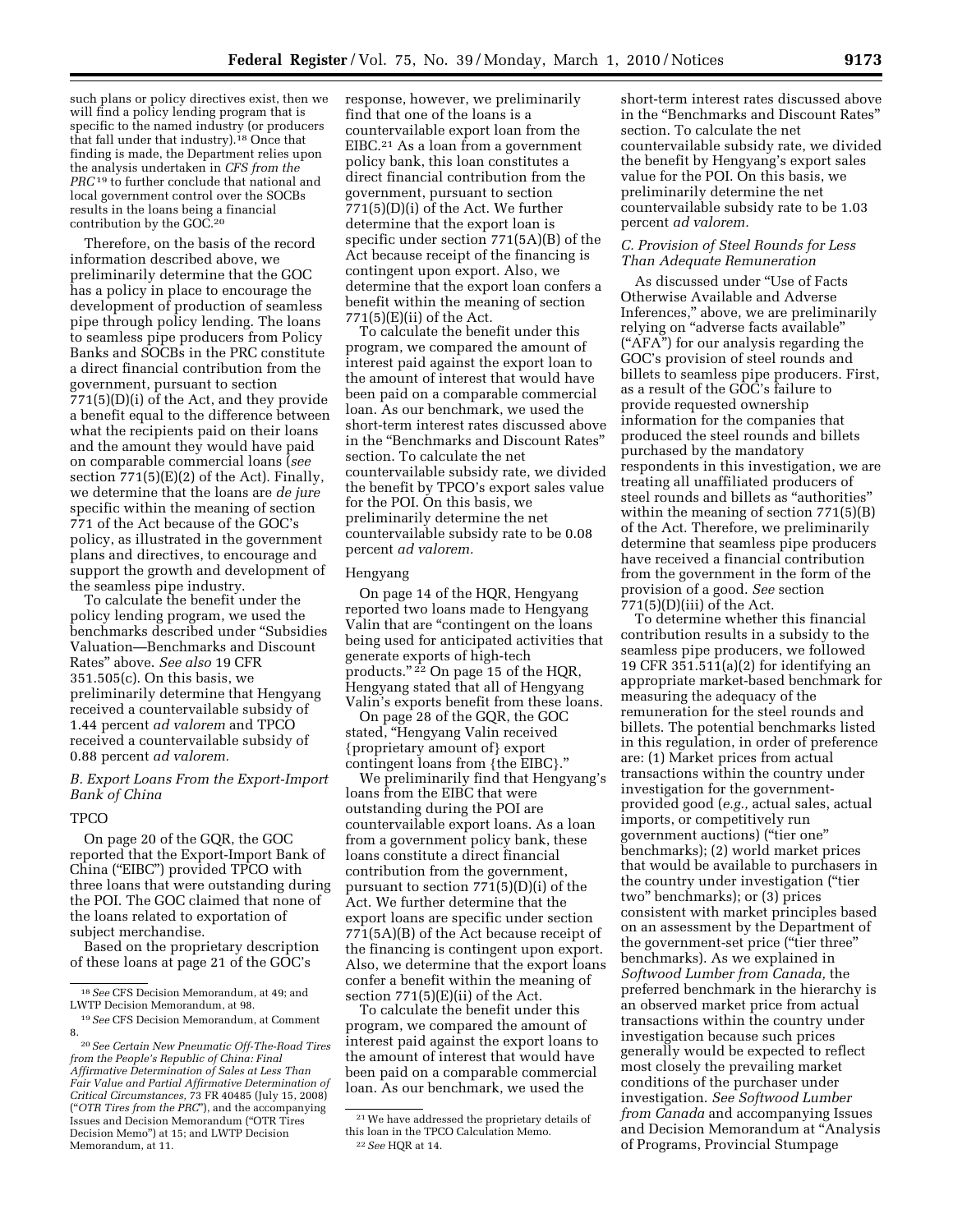Programs Determined to Confer Subsidies, Benefit.''

Beginning with tier one, we must determine whether the prices from actual sales transactions involving Chinese buyers and sellers are significantly distorted. As explained in the CVD Preamble: ''Where it is reasonable to conclude that actual transaction prices are significantly distorted as a result of the government's involvement in the market, we will resort to the next alternative {tier two} in the hierarchy.'' *See Countervailing Duties; Final Rule,* 63 FR 65348, 65377 (November 25, 1998) ("CVD Preamble"). The CVD Preamble further recognizes that distortion can occur when the government provider constitutes a majority, or in certain circumstances, a substantial portion of the market.

As explained under ''Use of Facts Otherwise Available and Adverse Inferences,'' above, we are preliminarily relying on AFA to determine that GOC authorities play a predominant role in the PRC market for steel rounds and billets. Because of the predominant role played by GOC authorities in the production of steel rounds and billets, we preliminarily determine that the prices actually paid in the PRC for steel rounds and billets during the POI are not appropriate tier one benchmarks under our regulations.

Turning to tier two benchmarks, *i.e.,*  world market prices available to purchasers in the PRC, we have placed on the record the benchmark price information that we used in the final determination of *OCTG from the PRC. See OCTG from the PRC,* and accompanying Issues and Decision Memorandum at Comment 13a; *see also*  Memorandum to the File dated February 22, 2010, ''Steel Rounds Benchmark Prices.'' The benchmark price that we used in *OCTG from the PRC* is a compilation of the following prices: Export prices from *Steel Business Briefing* (''*SBB*'') for billet from Latin America, Turkey, the Black Sea/Baltic region; SBB East Asia import prices; and two series of London Metal Exchange prices.

The benchmark price from *OCTG from the PRC* represents an average of commercially-available world market prices for steel rounds and billets that would be available to purchasers in the PRC. We note that, in addition to *OCTG from the PRC,* the Department has relied on pricing data from industry publications such as *SBB* in other recent CVD proceedings involving the PRC. *See, e.g.,* CWP Decision Memorandum at 11 and LWRP Decision Memo at 9. Also, 19 CFR 351.511(a)(2)(ii) states that where there is more than one

commercially available world market price, the Department will average the prices to the extent practicable. Therefore, we have averaged the prices to calculate an overall benchmark.

Under 19 CFR 351.511(a)(2)(iv), when measuring the adequacy of remuneration under tier one or tier two, the Department will adjust the benchmark price to reflect the price that a firm actually paid or would pay if it imported the product, including delivery charges and import duties. Regarding delivery charges, we have included the freight charges that would be incurred to deliver steel rounds to the respondents' plants. We have also added import duties, as reported by the GOC, and the value-added tax (''VAT'') applicable to imports of steel rounds and billet into the PRC. We have compared these prices to the respondents' actual purchase prices, including any taxes and delivery charges incurred to deliver the product to the respondents' plants.

Comparing the adjusted benchmark prices to the prices paid by the respondents for their steel rounds and billet, we preliminarily determine that the GOC provided steel rounds and billet for less than adequate remuneration, and that a benefit exists in the amount of the difference between the benchmark and what the respondents paid. *See* 19 CFR 351.511(a).

Finally, with respect to specificity, the GOC at page 91 of the GQR stated, ''Steel rounds (billets in round shape that can be used to produce seamless pipe) are {used} by the seamless pipe industry.'' Therefore, we preliminarily determine that this subsidy is specific because the recipients are limited in number. *See* section 771(5A)(D)(iii)(I) of the Act.

Based on the above, we preliminarily determine that the GOC conferred a countervailable subsidy on TPCO and Hengyang through the provision of steel rounds for less than adequate remuneration. To calculate the subsidy, we took the difference between the delivered world market price and what each respondent paid for steel rounds, including delivery charges, during the POI. On this basis, we preliminarily calculated a net countervailable *ad valorem* subsidy rate of 4.98 percent for TPCO and 2.82 percent for Hengyang.

## *D. Provision of Electricity for Less Than Adequate Remuneration*

For the reasons explained in the ''Use of Facts Otherwise Available and Adverse Facts Available'' section above, we are basing our determination

regarding the government's provision of electricity in part on AFA.

In a CVD case, the Department requires information from both the government of the country whose merchandise is under investigation and the foreign producers and exporters. When the government fails to provide requested information concerning alleged subsidy programs, the Department, as AFA, typically finds that a financial contribution exists under the alleged program and that the program is specific. However, where possible, the Department will normally rely on the responsive producer's or exporter's records to determine the existence and amount of the benefit to the extent that those records are useable and verifiable.

Consistent with this practice, the Department finds that the GOC's provision of electricity confers a financial contribution, under section  $771(5)(D)(iii)$  of the Act, and is specific, under section 771(5A) of the Act. To determine the existence and amount of any benefit from this program, we relied on the companies' reported information on the amounts of electricity they purchased and the amounts they paid for electricity during the POI. We compared the rates paid by TPCO and Hengyang for their electricity to the highest rates that they would have paid in the PRC during the POI. Specifically, we have selected the highest rates for ''large industrial users'' for the peak, valley and normal ranges. The valley and normal ranges were selected from the GQR at Exhibit 85, Electricity Sale Rate Schedule of Zhejiang Grid. The peak rate is the electricity rate for Dongguan City as reported in the GOC's March 12, 2009 supplemental questionnaire response at Exhibit S2–4 in the CVD investigation of "Certain" Kitchen Appliance Shelving and Racks from the People's Republic of China.'' *See* Memorandum to File from Yasmin Nair, International Trade Compliance Analyst, Office 1, "Electricity Rate Data" (February 22, 2010). This benchmark reflects the adverse inference we have drawn as a result of the GOC's failure to act to the best of its ability in providing requested information about its provision of electricity in this investigation.

On this basis, we preliminarily determine the countervailable subsidy to be 1.53 percent *ad valorem* for TPCO and 3.91 percent *ad valorem* for Hengyang.

## *E. The State Key Technology Project Fund*

TPCO reported that it received funds from the State Key Technology Renovation Fund in 2003. In Exhibit V–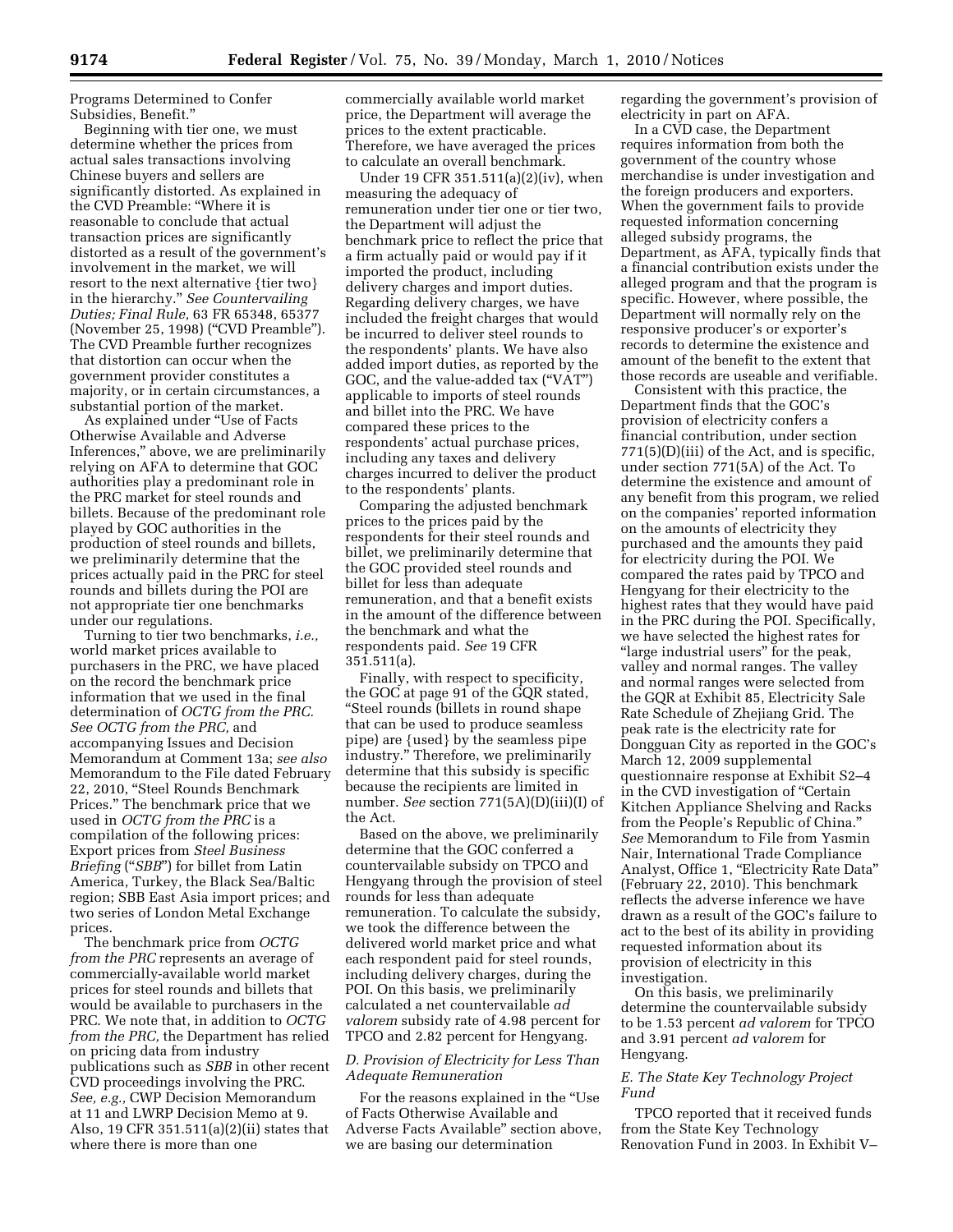1 of the GQR, the GOC provided the notice for implementation of the fund. The notice states that the purpose of the program is to "support the technological renovation of key industries, key enterprises and key products \* \* The notice also states, ''The enterprises shall be mainly selected from largesized state-owned enterprises and largesized state holding enterprises among the 512 key enterprises, 120 pilot enterprise groups and the leading enterprises of the industries.''

The Department has previously found this program to be countervailable. *See, e.g., Certain New Pneumatic Off-the-Road Tires From the People's Republic of China: Final Affirmative Countervailing Duty Determination and Final Negative Determination of Critical Circumstances,* 73 FR 40480 (July 15, 2008), and the accompanying Issues and Decision Memorandum at page 23 and Comment G.7.

We preliminarily determine that TPCO received a countervailable subsidy under the State Key Technology Renovation Fund. We find that this grant is a direct transfer of funds within the meaning of section 771(5)(D)(i) of the Act, providing a benefit in the amount of the grant. *See* 19 CFR 351.504(a). Further, we preliminarily determine that the grant provided under this program is limited as a matter of law to certain enterprises; *i.e.,* largesized state-owned enterprises and largesized state holding enterprises among the 512 key enterprises. Hence, we preliminarily find that the subsidy is specific under section 771(5A)(D)(i) of the Act.

To calculate the countervailable subsidy, we used our standard methodology for non-recurring grants. *See* 19 CFR 351.524(b). Because the grant exceeded 0.5 percent of TPCO's sales in the year the grant was approved (*i.e.,* 2003), we have allocated the benefit over the 15-year AUL using the discount rate described under the ''*Benchmarks and Discount Rates*'' section above. On this basis, we preliminarily determine the countervailable subsidy to be 0.01 percent *ad valorem* for TPCO.

## *F. Subsidies Provided in the Tianjin Binhai New Area and the Tianjin Economic and Technological Development Area*

TPCO reported that it used two programs for companies in the Tianjin Binhai New Area ("TBNA"): the Science and Technology Fund Program and the Accelerated Depreciation Program. TPCO received a grant under the Science and Technology Fund Program and paid reduced income taxes under

the Accelerated Depreciation Program. TPCO also reported that it purchased land-use rights and rented land-use rights for different plots of land within the TBNA during the POI and prior to the POI.

#### Science and Technology Fund

The GOC's measures for the Science and Technology Fund, which the GOC provided at 134 of the GQR, describe the fund's purpose as follows: (1) Promote the construction of the sciencetechnology infrastructure in TBNA; (2) enhance science-technology renovation and service abilities; (3) improve the business environment of renovation entrepreneurship; and 4) construct a new science-technology renovation system. On page 138 of the GQR, the GOC stated that eligibility for the program is limited to enterprises within the TBNA Administrative Committee's jurisdiction.

We preliminarily determine that TPCO received a countervailable subsidy during the POI under the TBNA Science and Technology Fund Program. We find that this grant is a direct transfer of funds within the meaning of section 771(5)(D)(i) of the Act, providing a benefit in the amount of the grant. *See*  19 CFR 351.504(a). We further determine preliminarily that grants under this program are limited to enterprises located in a designated geographic region (*i.e.,* the TBNA). Hence, the grants are specific under section 771(5A)(D)(iv) of the Act.

To calculate the countervailable subsidy, we used our standard methodology for non-recurring grants. *See* 19 CFR 351.524(b). Because the benefit was less than 0.5 percent of TPCO's consolidated sales during the POI, we have preliminarily expensed the entire amount to the POI. *See* 19 CFR 351.524(b)(2). On this basis, we preliminarily determine the countervailable subsidy to be 0.03 percent *ad valorem* for TPCO.

#### Accelerated Depreciation Program

Regarding the Accelerated Depreciation program, the GOC circular for the program (Exhibit 109 of the GQR) stipulates that enterprises in the TBNA may shorten the depreciation period of certain fixed assets by a maximum of 40 percent of the present depreciation period. On page 147 of the GQR, the GOC stated that eligibility for the program is limited to enterprises within the TBNA.

We preliminarily determine that TPCO received a countervailable subsidy during the POI under the Accelerated Depreciation program. The Accelerated Depreciation program

constitutes a financial contribution in the form of revenue forgone that is otherwise due within the meaning of section 771(5)(D)(ii) of the Act, with the benefit equaling the income tax savings (*see* 19 CFR 351.509(a)). The program affected TPCO's income taxes for the 2007 tax year. Thus, under the normal standard in 19 CFR 351.509(b), TPCO received a benefit from this program in 2008, when it filed its 2007 annual tax return. Further, we determine preliminarily that the reduction afforded by this program is limited to enterprises located in designated geographic regions and, hence, is specific under section 771(5A)(D)(iv) of the Act.

To calculate the benefit, we divided the reduction in TPCO's income taxes resulting from the program by TPCO's consolidated sales, in accordance with 19 CFR 351.524(c)(1) and 19 CFR 351.525(b)(6)(iii). On this basis, we preliminarily determine the countervailable subsidy to be 0.58 percent *ad valorem* for TPCO.

#### Land

Regarding land, TPCO and its reporting cross-owned affiliates are all located in the TBNA, and TPCO, TPCO Iron, and Yuantong have purchased "granted" land-use rights within the TBNA. At page 86 of the GQR, the GOC reported that TPCO obtained its landuse rights in accordance with Article 11 of Decree 21 of the Ministry of Land and Resources. Article 11, at Exhibit 73 of the GQR, establishes provisions for the ''agreement-based assignment of the right to use state-owned land.'' Article 11 states that the "agreement-based assignment of the right to use stateowned land'' refers to the land user's right to use state-owned land for a certain period, and to the land user's payment of a fee to the state for the land-use right. TPCO and TPCO Iron purchased their land-use rights from the Dongli District Land and Resource Administration Bureau, and Yuantong purchased its land-use rights from the Tianjin Port Bonded Zone Land and Resource Administration Bureau.

The Department determined in *LWS*  that the provision of land-use rights constitutes the provision of a good within the meaning of section  $771(5)(D)(iii)$  of the Act.<sup>23</sup> The Department also found that when the land is in an industrial park located

<sup>23</sup>*See Laminated Woven Sacks From the People's Republic of China: Final Affirmative Countervailing Duty Determination and Final Affirmative Determination, in Part, of Critical Circumstances,*  73 FR 35639 (June 24, 2008) (''*LWS*''), and the accompanying Issues and Decision Memorandum at Comment 8.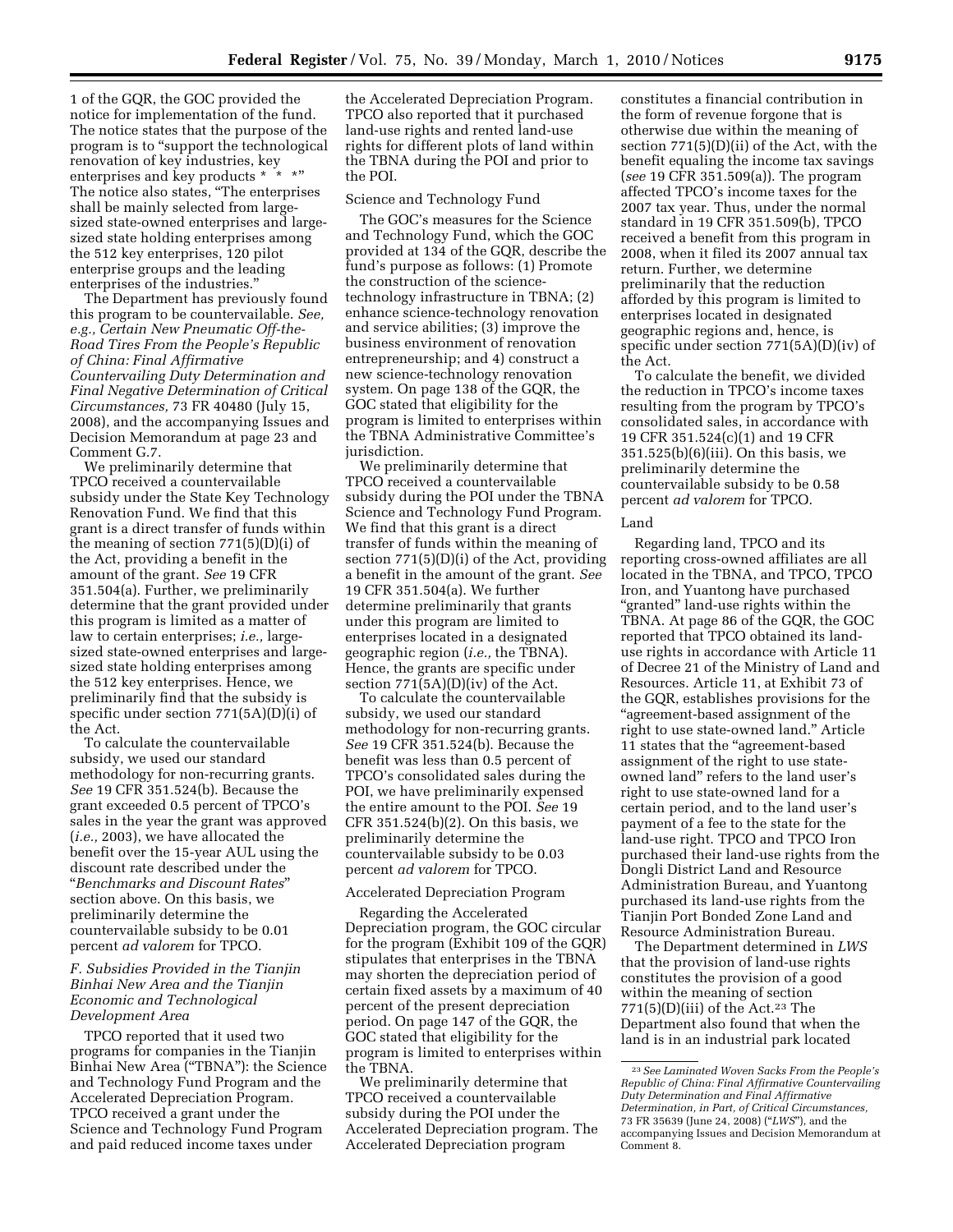within the seller's (*e.g.,* county's or municipality's) jurisdiction, the provision of the land-use rights is regionally specific (*see* section  $771(5A)(D)(iv)$  of the Act).<sup>24</sup> In the instant investigation, the TBNA is a designated area within the jurisdictions that provided land-use rights to TPCO and its cross-owned affiliates since December 11, 2001. Therefore, consistent with *LWS,* we preliminarily find that TPCO's purchases of granted land-use rights give rise to countervailable subsidies to the extent that the purchases conferred a benefit. We will continue to evaluate for the final determination the circumstances under which TPCO received land for LTAR pursuant to its location in this zone.

To determine whether TPCO received a benefit, we have analyzed potential benchmarks in accordance with 19 CFR 351.511(a). First, we look to whether there are market-determined prices within the country. *See* 19 CFR 351.511(a)(2)(i). In *LWS,* the Department determined that ''Chinese land prices are distorted by the significant government role in the market'' and, hence, that usable tier one benchmarks do not exist.25 The Department also found that tier two benchmarks (world market prices that would be available to purchasers in the PRC) are not appropriate.26 *See* 19 CFR 351.511(a)(2)(ii). Therefore, the Department determined the adequacy of remuneration by reference to tier 3 and found that the sale of land-use rights in the PRC was not consistent with market principles because of the overwhelming presence of the government in the landuse rights market and the widespread and documented deviation from the authorized methods of pricing and allocating land.27 *See* 19 CFR 351.511(a)(2)(iii). There is insufficient new information on the record of this investigation to warrant a change from the findings in *LWS.* 

For these reasons, we are not able to use Chinese or world market prices as a benchmark. Therefore, we are preliminarily comparing the price that TPCO paid for its granted land-use rights with comparable market-based prices for land purchases in a country at a comparable level of economic development that is reasonably proximate to, but outside of, the PRC. Specifically, we are preliminarily

<sup>26</sup> *Id.* at section IV.A.1, "Analysis of Programs— Government Provision of Land for Less Than Adequate Remuneration.''

comparing the price TPCO paid to sales of certain industrial land in industrial estates, parks, and zones in Thailand, consistent with *LWS.* 

To calculate the benefit, we computed the amount that TPCO would have paid for its granted land-use rights and subtracted the amount TPCO actually paid for each purchase. For purchases in which the subsidy amount exceeded 0.5 percent of TPCO's sales in the year of purchase, we have used the discount rate described under the *Benchmarks and Discount Rates* section above to allocate the benefit over the life of the land-use rights contract. For these purchases, we divided the amount allocated to the POI by TPCO's consolidated sales during the POI. For purchases in which the benefit was less than 0.5 percent of TPCO's consolidated sales in the year of the purchase, we have preliminarily expensed the entire amount to the year in which TPCO purchased the land-use rights. *See* 19 CFR 351.524(b)(2). On this basis, we preliminarily determine the total countervailable subsidy for all of TPCO's land-use rights purchases to be 0.11 percent *ad valorem* during the POI.

TPCO also reported that it rented certain land parcels within the TBNA from TPCO Holding during the POI. Specifically, on pages 45–46 of the TQR, TPCO reported that it operates on the largest of these three parcels under a lease agreement that it signed with TPCO Holding in 2005. TPCO also stated that it will compensate TPCO Holding for the lease of two other parcels under terms that TPCO and TPCO Holding will memorialize in 2009. Finally, TPCO explained that it rented office space in the TBNA from another party during the POI.28

As we explained above in the "Attribution of Subsidies" section, we preliminarily determine that TPCO Holding was an authority within the meaning of section 771(5)(B) of the Act at the time of the lease agreement and throughout the POI. Moreover, we preliminarily determine that this subsidy is *de facto* specific because it is limited to TPCO (section 771(5A)(D)(iii)(I) of the Act). Therefore, consistent with *OTR Tires from the PRC,* we preliminarily find that TPCO's lease of land under the 2005 lease gives rise to a countervailable subsidy to the extent that the lease conferred a benefit.29

To determine whether TPCO received a benefit, we are following the same

steps outlined above for the purchase of land-use rights. Specifically, we are preliminarily comparing the rent TPCO paid to industrial rental rates for factory space in Thailand during the POI. We are preliminarily attributing the subsidy to TPCO's consolidated sales, in accordance with 19 CFR 351.525(b)(6)(iii).

On this basis, we preliminarily determine the countervailable subsidy to be 2.55 percent *ad valorem* for TPCO.

#### *G. Other Subsidies Received by TPCO*

For the reasons explained in the ''Use of Facts Otherwise Available and Adverse Facts Available'' section above, we are basing our determination regarding the government's provision of other subsidies received by TPCO in part on AFA.

The information submitted by TPCO in its February 16, 2010, response regarding these subsidies is business proprietary. Consequently, we have addressed these subsidies in the TPCO Calculation Memo.

We preliminarily determine that TPCO received countervailable subsidies. We find that these subsidies are a direct transfer of funds within the meaning of section 771(5)(D)(i) of the Act, providing a benefit in the amount of the grant. See 19 CFR 351.504(a). We determine, in the absence of a response from the GOC, that the subsidies received under this program are limited to TPCO. Hence, we find that these subsidies are specific under section 771(5A)(D)(i) of the Act.

To calculate the countervailable subsidy, we used our standard methodology for non-recurring grants. *See* 19 CFR 351.524(b). Because the benefit was less than 0.5 percent of TPCO's consolidated sales during the POI, we have preliminarily expensed the entire amount to the POI. *See* 19 CFR 351.524(b)(2). On this basis, we preliminarily determine the countervailable subsidy to be 0.03 percent *ad valorem* for TPCO.

## *H. Import Tariff and VAT Exemptions for FIEs Using Imported Equipment in Encouraged Industries*

Enacted in 1997, the *Circular of the State Council on Adjusting Tax Policies on Imported Equipment* (GUOFA No. 37) (Circular No. 37) exempts both FIEs and certain domestic enterprises from the VAT and tariffs on imported equipment used in their production so long as the equipment does not fall into prescribed lists of non-eligible items. The National Development and Reform Commission or its provincial branch provides a certificate to enterprises that receive the exemption. The objective of

<sup>24</sup> *Id.* at Comment 9.

<sup>25</sup> *Id.* at Comment 10.

<sup>27</sup> *Id.* at Comment 10.

<sup>28</sup>The information on this party is business proprietary. Thus, we have addressed this <sup>29</sup> See OTR Tires Decision Memo at Comment F.12.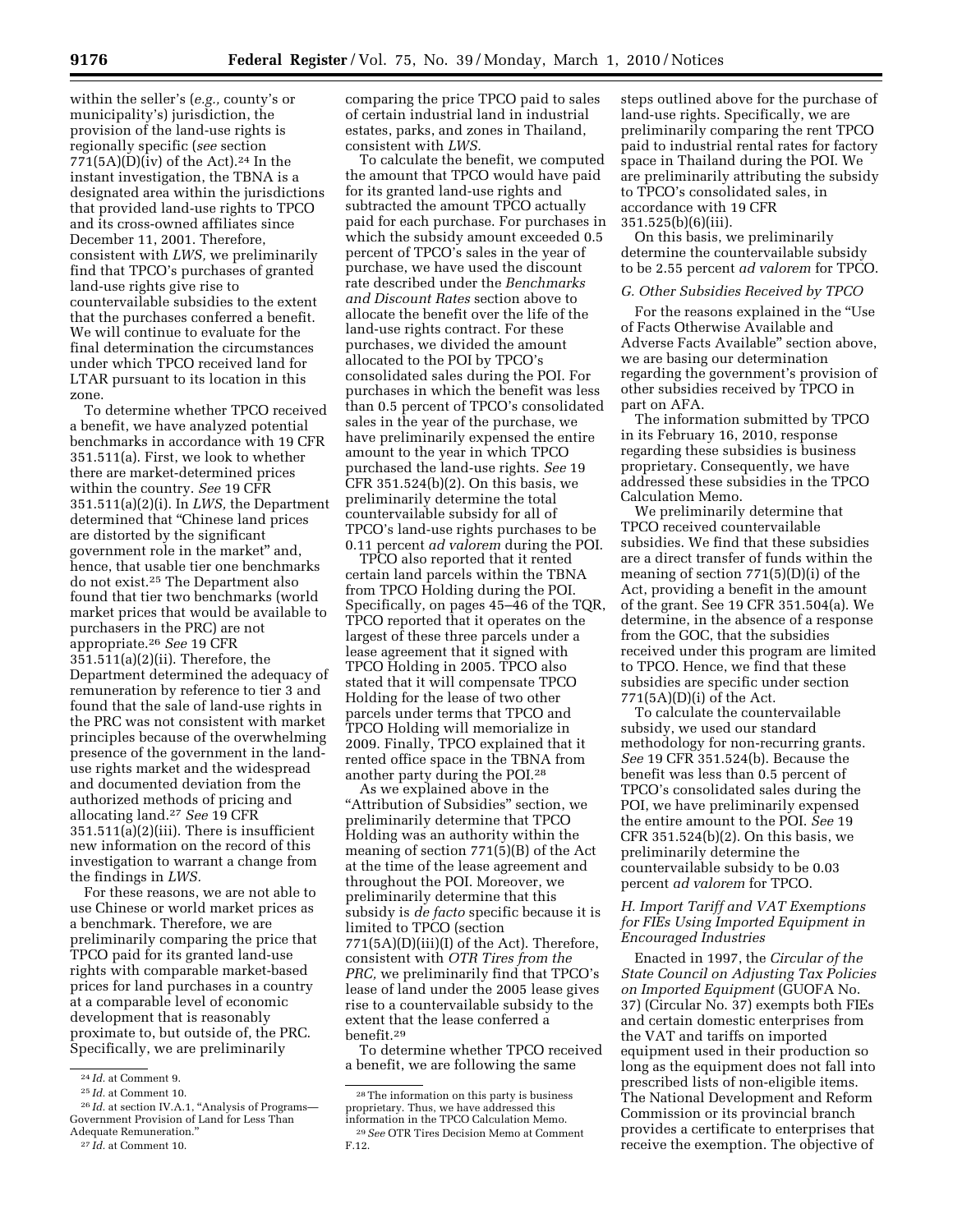the program is to encourage foreign investment and to introduce foreign advanced technology equipment and industry technology upgrades.

TPCO Group, through TPCO International, received VAT and tariff exemptions under this program. TPCO received these exemptions due to its status as a qualified domestic enterprise that received a Certificate for State-Encouraged Projects, according to the GQR at page 70. Hengyang Valin and Hengyang MPM also reported using this program during the POI.

We preliminarily determine that VAT and tariff exemptions on imported equipment confer a countervailable subsidy. The exemptions are a financial contribution in the form of revenue forgone by the GOC and they provide a benefit to the recipient in the amount of the VAT and tariff savings. *See* section 771(5)(D)(ii) of the Act and 19 CFR 351.510(a)(1).

As described above, FIEs and certain domestic enterprises are eligible to receive VAT and tariff exemptions under this program. In *CFS from the PRC,* the Department found the beneficiaries of this program to be specific within the meaning of section 771(5A)(D)(iii)(I) of the Act. *See* CFS Decision Memorandum at Comment 16 (discussing and affirming the preliminary determination that this program is specific under section 771(5A)(D)(iii)(I) of the Act despite the fact that the ''pool of companies eligible for benefits is larger than FIEs''). No information has been provided in this investigation to demonstrate that the beneficiary companies are a nonspecific group. Therefore, consistent with the determination in *CFS from the PRC,* we preliminarily find that the VAT and tariff exemptions extended under this program are provided to a group of industries and that the subsidy is specific.

Normally, we treat exemptions from indirect taxes and import charges, such as the VAT and tariff exemptions, as recurring benefits, consistent with 19 CFR  $351.524(c)(1)$  and allocate the benefits to the year in which they were received. However, when an indirect tax or import charge exemption is provided for, or tied to, the capital structure or capital assets of a firm, the Department may treat it as a non-recurring benefit and allocate the benefit to the firm over the AUL. *See* 19 CFR 351.524(c)(2)(iii) and 19 CFR 351.524(d)(2).

In the instant investigation, TPCO and Hengyang have provided a list of VAT and tariff exemptions that they received for imported capital equipment during the 15-year AUL period. In light of our preliminary determination to find

subsidies only after December 11, 2001, we have not examined VAT and tariff exemptions prior to this date. To calculate the countervailable subsidy, we used our standard methodology for non-recurring grants. *See* 19 CFR 351.524(b). For certain years prior to the POI, TPCO and Hengyang reported VAT and tariff exemptions that were more than 0.5% of their sales. Based on TPCO's and Hengyang's information, we preliminarily determine that the VAT and tariff exemptions were for capital equipment. We have allocated the benefit over the 15-year AUL using the discount rate described under the ''*Benchmarks and Discount Rates*'' section above.

For TPCO and Hengyang, the total amount of VAT and tariff exemptions received during the POI did not exceed 0.5% of their POI sales. Based on TPCO's and Hengyang's information, we preliminarily determine that the VAT and tariff exemptions were for capital equipment. Thus, we have preliminarily expensed the entire amount to the POI. *See* 19 CFR 351.524(b)(2).

To calculate the countervailable subsidy, we used our standard methodology for non-recurring grants. *See* 19 CFR 351.524(b). Specifically, we used the discount rate described above in the ''Benchmarks and Discount Rates'' section to calculate the amount of the benefit for the POI. On this basis, we preliminarily determine that a countervailable benefit of 0.18 percent *ad valorem* exists for TPCO, and that a countervailable benefit of 0.44 percent *ad valorem* exists for Hengyang.

## *I. Income Tax Credits for Domestically Owned Companies Purchasing Domestically Produced Equipment*

According to the *Provisional Measures on Enterprise Income Tax Credit for Investment in Domestically Produced Equipment for Technology Renovation* {*Projects*} (CAI SHU ZI {1999} No. 290), a domestically invested company may claim tax credits on the purchase of domestic equipment if the project is compatible with the industrial policies of the GOC. Specifically, a tax credit up to 40 percent of the purchase price of the domestic equipment may apply to the incremental increase in tax liability from the previous year.30 The Department has previously found this program countervailable. *See, e.g., Line Pipe from the PRC* and accompanying Issues and Decision Memorandum at 25–26.

Hengyang reported that Hengyang MPM received this benefit during the POI. *See* HQR at 24.

We preliminarily determine that income tax credits for the purchase of domestically produced equipment are countervailable subsidies. The tax credits are a financial contribution in the form of revenue forgone by the government and provide a benefit to the recipients in the amount of the tax savings. *See* section 771(5)(D)(ii) of the Act and 19 CFR 351.509(a)(1). We further preliminarily determine that these tax credits are contingent upon use of domestic over imported goods and, hence, are specific under section 771(5A)(C) of the Act.

To calculate the benefit, we treated the income tax savings enjoyed by Hengyang MPM as a recurring benefit, consistent with 19 CFR  $351.524(c)(1)$ , and divided the company's tax savings by the combined total sales of Hengyang Valin, Hengyang MPM, Xigang Seamless, and Special Pipe, minus inter-company sales, during the POI. On this basis, we preliminarily determine that a countervailable subsidy of 0.34 percent *ad valorem* exists for Hengyang under this program.

#### *J.* ''*Two Free, Three Half*'' *Program*

Under Article 8 of the *FIE Tax Law,*  an FIE that is ''productive'' and is scheduled to operate for more than ten years may be exempted from income tax in the first two years of profitability and pay income taxes at half the standard rate for the next three years. *See* GOC's January 25, 2010, cross-owned companies submission at Exhibit P–1. The Department has previously found this program countervailable. *See, e.g.,*  CFS Decision Memorandum at 10–11.

Hengyang reported that Special Pipe and Resources Steel used this program during the POI.31

We preliminarily determine that the exemption or reduction of the income tax paid by productive FIEs under this program confers a countervailable subsidy. The exemption/reduction is a financial contribution in the form of revenue forgone by the GOC, and it provides a benefit to the recipient in the amount of the tax savings. *See* section 771(5)(D)(ii) of the Act and 19 CFR 351.509(a)(1). We also preliminarily determine that the exemption/reduction afforded by this program is limited as a matter of law to certain enterprises, *i.e.,*  "productive" FIEs, and, hence, is specific under section 771(5A)(D)(i) of the Act. *See* CFS Decision Memorandum at Comment 14.

<sup>30</sup>*See* GQR at 51. 31*See* HQR at Volume 5, page 37.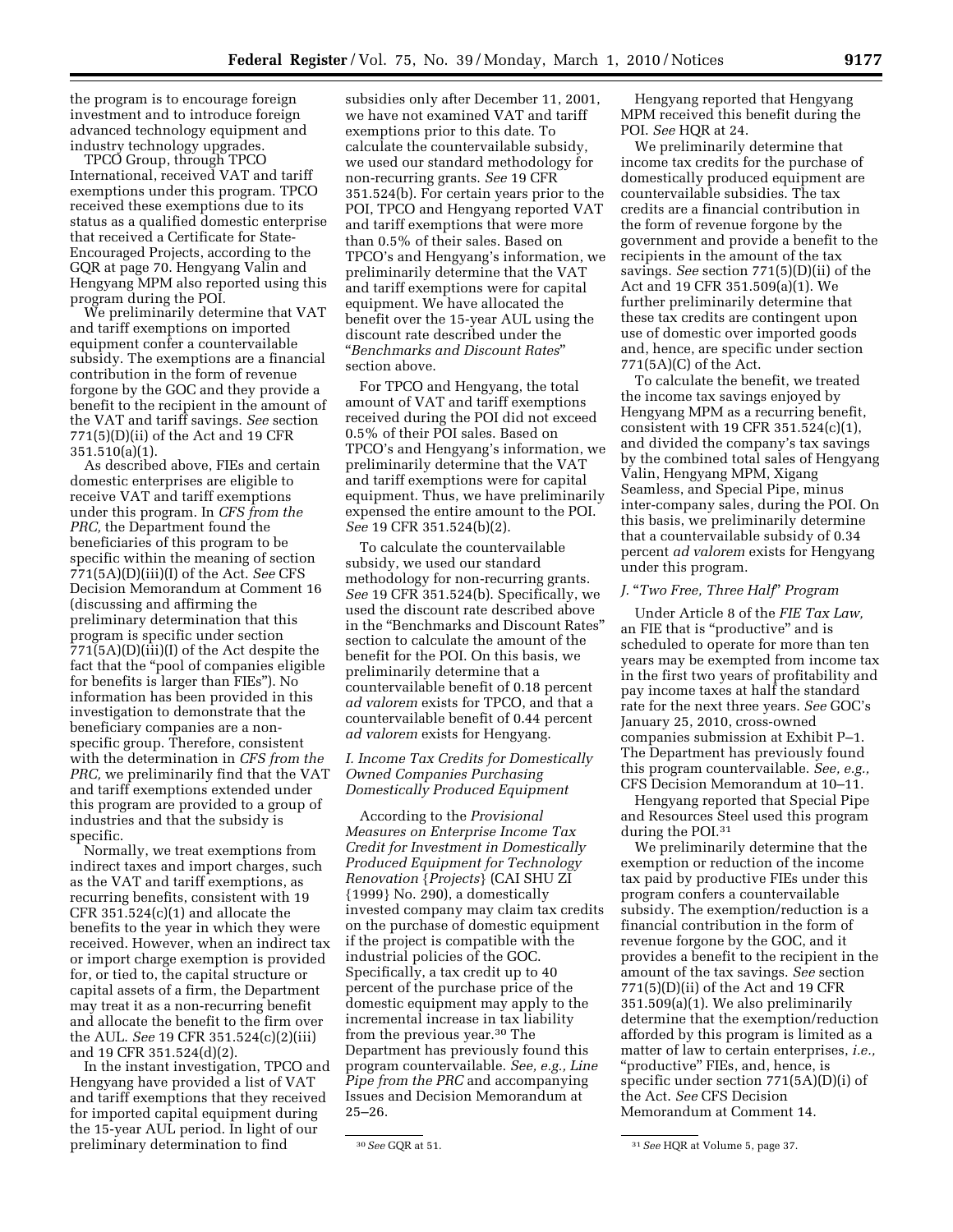To calculate the benefit, we treated the income tax savings enjoyed by Special Pipe and Resources Steel as a recurring benefit, consistent with 19 CFR  $351.524(c)(1)$ . To compute the amount of the tax savings, we compared the income tax rate the above companies would have paid in the absence of the program with the income tax rate the company actually paid. We divided Special Pipe's tax savings during the POI by the combined sales of Special Pipe, Xigang Seamless, Hengyang Valin, and Hengyang MPM (exclusive of intercompany sales). We divided Resources Steel's tax savings during the POI by the combined sales of Resources Steel, Special Pipe, and Xigang Seamless (exclusive of inter-company sales). On this basis, we preliminarily determine that Hengyang received a countervailable subsidy of 0.27 percent *ad valorem* under this program.

## *K. Local Income Tax Exemption and Reduction Programs for* ''*Productive*'' *FIEs*

Under Article 9 of the *FIE Tax Law,*  the provincial governments have the authority to exempt FIEs from the local income tax of three percent. *See* the GOC's January 25, 2010, cross-owned companies submission at Exhibit P–1.

The Department has previously found this program to be countervailable. *See, e.g.,* CFS Decision Memorandum at pages 12–13; *see also* Citric Acid Decision Memorandum at page 21.

Hengyang reported that Seamless Pipe and Resources Steel used this program during the POI.<sup>32</sup>

We preliminarily determine that the exemption from or reduction in the local income tax received by ''productive'' FIEs under this program confers a countervailable subsidy. The exemption or reduction is a financial contribution in the form of revenue forgone that is otherwise due by the government, and it provides a benefit to the recipient in the amount of the tax savings, per section 771(5)(D)(ii) of the Act and 19 CFR 351.509(a)(1). We also preliminarily determine that the exemption or reduction afforded by this program is limited as a matter of law to certain enterprises, *i.e.*, "productive" FIEs, and, hence, is specific under section 771(5A)(D)(i) of the Act.

To calculate the benefit for Special Pipe and Resources Steel, we treated the income tax savings enjoyed by the companies as a recurring benefit, consistent with 19 CFR 351.524(c)(1). To compute the amount of the tax savings, we compared the local income tax rate that the companies would have

paid in the absence of the program (*i.e.,*  three percent) with the income tax rate the companies actually paid (*i.e.,* zero percent).

For Special Pipe, we divided the company's tax savings received during the POI by the combined POI sales of Special Pipe, Xigang Seamless, Hengyang Valin, and Hengyang MPM, minus inter-company sales. For Resources Steel, we divided the company's tax savings received during the POI by the combined sales of Resources Steel, Special Pipe, and Xigang Seamless. On this basis, we preliminarily determine that Hengyang received a countervailable subsidy of 0.07 percent *ad valorem.* 

# *L. Government Debt Forgiveness*  **TPCO**

On pages 26–27 of the TQR, TPCO reported that in 2006 and 2008 it settled claims related to loans that continued to be outstanding after a debt-to-equity transaction occurring in 2001. TPCO settled debt held by China Orient Asset Management Corporation and Cinda. *See* TPCO Calculation Memo.

We preliminarily determine that through this settlement the GOC forgave debt owed by TPCO and, thus, provided a financial contribution to TPCO in the form of a direct transfer of funds (section  $771(5)(D)(i)$  of the Act). The benefit to TPCO is the amount of the debt forgiven (section 771(5)(D)(i) of the Act and 19 CFR 351.508(a)). Additionally, we preliminarily determine that this subsidy is *de facto*  specific because it is limited to TPCO (section  $771(5A)(D)(iii)(I)$  of the Act).

Forgiveness of part of the debt occurred in 2006, and approval for forgiveness of the remainder of the debt occurred in 2008. To calculate the countervailable subsidy for the debt forgiveness approved in each year, we used our standard methodology for nonrecurring benefits. *See* 19 CFR 351.524(b). Because the amount of the 2006 portion of the debt forgiveness exceeded 0.5 percent of TPCO's sales in 2006, we have allocated the benefit over the 15-year AUL using the discount rate described under the *Benchmarks and Discount Rates* section above. We attributed the subsidy amount for the POI to TPCO's consolidated sales. On this basis, we preliminarily determine the countervailable subsidy to be 0.04 percent *ad valorem* for TPCO.

For the debt forgiveness approved in 2008, the benefit was less than 0.5 percent of TPCO's consolidated sales during the POI. Thus, we have preliminarily expensed the entire amount to the POI. *See* 19 CFR

351.524(b)(2). On this basis, we preliminarily determine the countervailable subsidy to be 0.11 percent *ad valorem* for TPCO. The Department may seek further information following this preliminary determination regarding the extent of forgiveness.

#### Hengyang

In the HQR at Volume 5, pages 24–27, Hengyang reported that Xigang Group and Resources Steel underwent loan restructurings since December 11, 2001, through the POI. The information on these loan restructurings is business proprietary. Thus, we have addressed the information in the Hengyang Calculation Memo.

We preliminarily determine that through this settlement the GOC forgave debt owed by Xigang Group and Resources Steel and, thus, provided a financial contribution to Xigang Group and Resources Steel in the form of a direct transfer of funds (section  $771(5)(D)(i)$  of the Act). The benefit to Xigang Group and Resources Steel is the amount of the debt forgiven (19 CFR 351.508(a)). Additionally, we preliminarily determine that this subsidy is *de facto* specific as it is limited to Xigang Group and Resources Steel (section 771(5A)(D)(iii)(I) of the Act).

Approval for forgiveness of debt occurred in 2005, 2006, 2007, and 2008. To calculate the countervailable subsidy for the debt forgiveness approved in each year, we used our standard methodology for non-recurring benefits. *See* 19 CFR 351.524(b). Because the amount of the 2005 and 2007 portions of the debt forgiveness exceeded 0.5 percent of Xigang Group's sales in 2005 and 2007, respectively, we have allocated the benefit for each year over the 15-year AUL using the discount rate described under the *Benchmarks and Discount Rates* section above. We attributed the subsidy amount for the POI to Xigang Group's consolidated sales.

For the debt forgiveness approved in 2006, the benefit was less than 0.5 percent of Xigang Group's consolidated sales. Thus, we have preliminarily expensed the entire amount to 2006. *See*  19 CFR 351.524(b)(2).

For the debt forgiveness approved during the POI, the benefit was less than 0.5 percent of Xigang Group's and Resources Steel's consolidated sales during the POI. Thus, we have preliminarily expensed the entire amount to the POI. *See* 19 CFR 351.524(b)(2).

On this basis, we preliminarily determine the countervailable subsidy

<sup>32</sup>*See* HQR at Volume 5, page 39.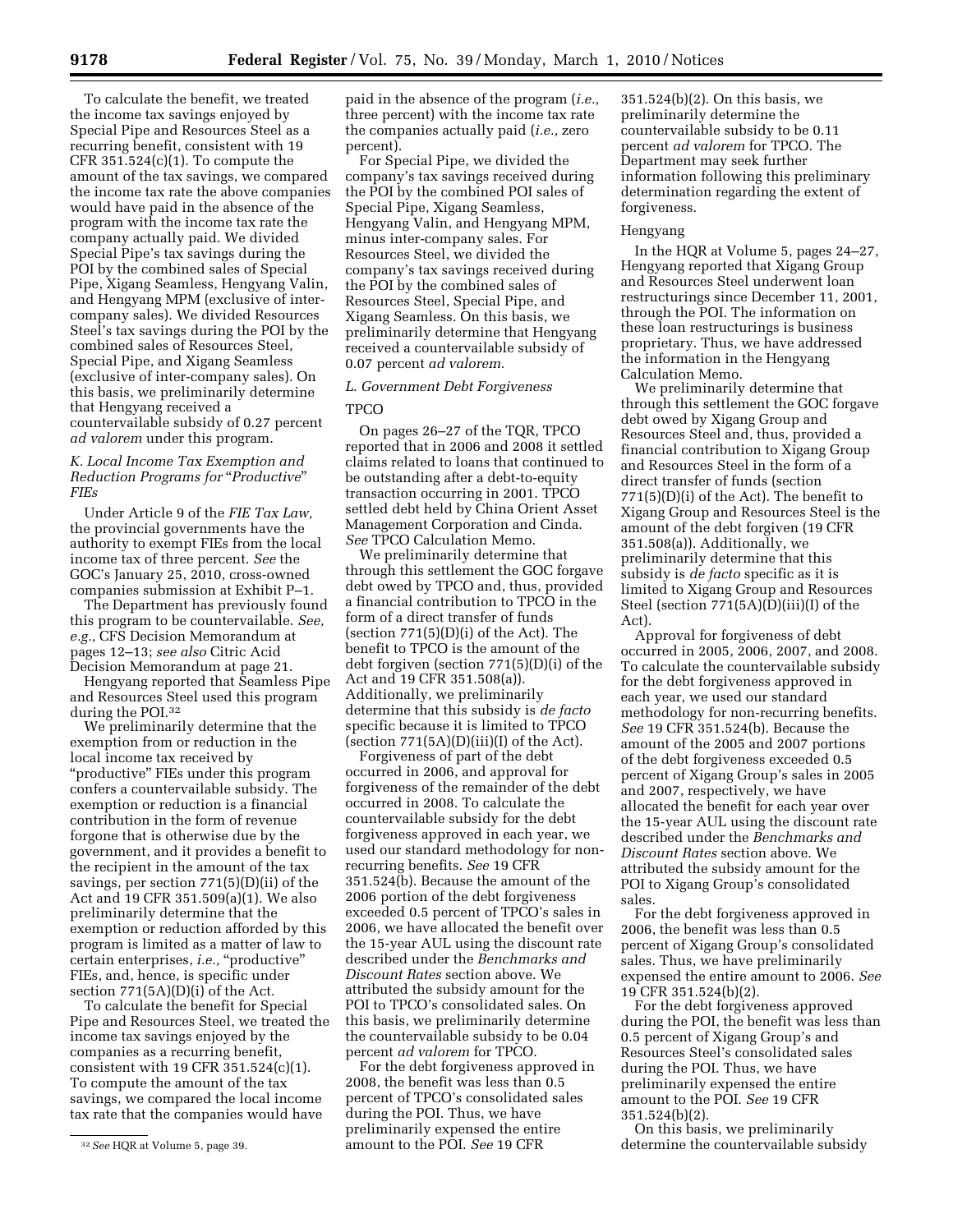to be 2.66 percent *ad valorem* for Hengyang. The Department may seek further information following this preliminary determination regarding the extent of forgiveness.

## **II. Program Preliminarily Determined Not Countervailable**

#### *A. Export Restrictions on Coke*

Petitioners alleged that the GOC imposed export restrictions on coke in the form of export quotas, related export licensing and export duties. Petitioners maintain that such export restraints had a direct and discernible effect on the Chinese domestic prices of coke, thereby, artificially lowering them compared to world market prices. Accordingly, petitioners asserted that the GOC's export restraints on coke provided a countervailable subsidy to Chinese seamless pipe producers during the POI.

The Department has countervailed export restraint allegations in only a limited number of cases. In *Final Affirmative Countervailing Duty Determination and Countervailing Duty Order; Leather From Argentina,* 55 FR 40212 (October 2, 1990), we found an embargo on hide exports to provide a countervailable subsidy to Argentine leather producers based on a long-term historical price comparison that demonstrated a clear link between the imposition of the embargo and the divergence of prices. In *Coated Free Sheet Paper from Indonesia: Final Affirmative Countervailing Duty Determination,* 72 FR 60642 (October 25, 2007), and accompanying Issues and Decision Memorandum at Comment 24, we found that a log embargo provided a countervailable benefit to paper producers, in part, based upon independent studies that stated that the log embargo provided a subsidy to downstream producers.

At Exhibit 31 of their February 12, 2010, pre-preliminary determination comments, Petitioners submitted an economic study from the Brattle Group on the economic effects of export restraints on the price of coke in the PRC. Given the relatively recent submission date, the Department has not had sufficient time to fully consider the information presented in this study. However, based on an initial analysis of this study as well as the other record evidence, we preliminarily find that the record does not support a finding that this program is countervailable. The study provides an economic model that explains, in theory, how export restraints might have an impact on quantities and prices. The economic model and the other limited data on the

record do not demonstrate that the GOC is entrusting or directing private entities to provide coke to the respondents and, therefore, the record does not support a finding of a government financial contribution. Moreover, the record evidence does not sufficiently demonstrate a link between the particular export restraints pertaining to coke and the historic trends in domestic and world coke supply and prices, and does not address other possible contributing factors behind the trends in those quantities and prices. In particular, the study provides data for the period January 2006 through May 2009 for Chinese domestic coke prices and Chinese export coke prices. Although the data show that domestic Chinese prices have been lower than export prices from the PRC, the data do not show a connection between the export restraints and this price difference. Therefore, consistent with our findings in *OCTG from the PRC,*33 we preliminarily continue to find the program to be not countervailable.

## *B. Export Incentive Payments Characterized as* ''*VAT Rebates*''

The Department's regulations state that in the case of an exemption upon export of indirect taxes, a benefit exists only to the extent that the Department determines that the amount exempted ''exceeds the amount levied with respect to the production and distribution of like products when sold for domestic consumption.'' *See* 19 CFR 351.517(a); *see also* 19 CFR 351.102 (for a definition of ''indirect tax'').

To determine whether the GOC provided a benefit under this program, we compared the VAT exemption upon export to the VAT levied with respect to the production and distribution of like products when sold for domestic consumption. On page 39 of the GQR, the GOC reported that the VAT levied on seamless pipe sales in the domestic market (17 percent) exceeded the amount of VAT exempted upon the export of seamless pipe (13 percent). There is, therefore, no excess VAT exemption. Thus, we preliminarily determine that the VAT exempted on the export of seamless pipe is not countervailable.

#### **III. Program for Which More Information Is Required**

*Deed Tax Exemption for SOEs Undergoing Mergers or Restructuring* 

In Hengyang's February 16, 2010, supplemental questionnaire response at page 14, Hengyang reported that

Hengyang Valin received a one-time benefit from this program. Because Hengyang did not report this potential subsidy until its February 16, 2010, submission, we did not have enough time to request further information from the GOC regarding this program. Further, to determine whether any potential benefit from this program exceeded 0.5 percent of Hengyang's sales in the year of approval, we requested Hengyang's 2003 sales figures.34 We granted Hengyang an extension until February 22, 2010, to submit this information.35 Because we lack necessary information from the GOC and Hengyang, we intend to address the countervailability of this program in a post-preliminary determination.

## **IV. Programs Preliminarily Determined To Be Not Used by Respondents or To Not Provide Benefits During the POI**

*A. Sub-central Government Programs To Promote Famous Export Brands and China World Top Brands* 

TPCO reported that it received a grant under this program in 2007. On page 50 of the TQR, TPCO stated that the program relates to TPCO's trademark and does not relate to any specific merchandise.

We preliminarily determine that the total amount of the grant was less than 0.5 percent of TPCO's consolidated and unconsolidated sales in 2007. Thus, without prejudice to whether this is a countervailable subsidy, we preliminarily have allocated the benefit exclusively to 2007 pursuant to 19 CFR 351.524(b)(2). As a result, we preliminarily determine that TPCO received no benefit from this program during the POI.

## *B. Exemptions for SOEs From Distributing Dividends to the State*

In the HQR at Vol. 5, page 23, Hengyang reported a potential exemption under this program. All of the details of this potential exemption, including the Hengyang company that received the benefit, are business proprietary. Thus, we have addressed the information in the Hengyang Calculation Memo.

We preliminarily determine that the benefit from this potential exemption was less than 0.5 percent of the appropriate sales denominator in the year of approval, which was prior to the

<sup>33</sup>*See OCTG from the PRC,* and accompanying Issues and Decision Memorandum at Comment 32.

<sup>34</sup>*See* the Department's February 16, 2010, letter to Hengyang, ''Third Supplemental Questionnaire.''

<sup>35</sup>*See* the Department's February 17, 2010, letter to Hengyang, ''Request for Extension of Time to File a Response to the Department's Supplemental Questionnaire.''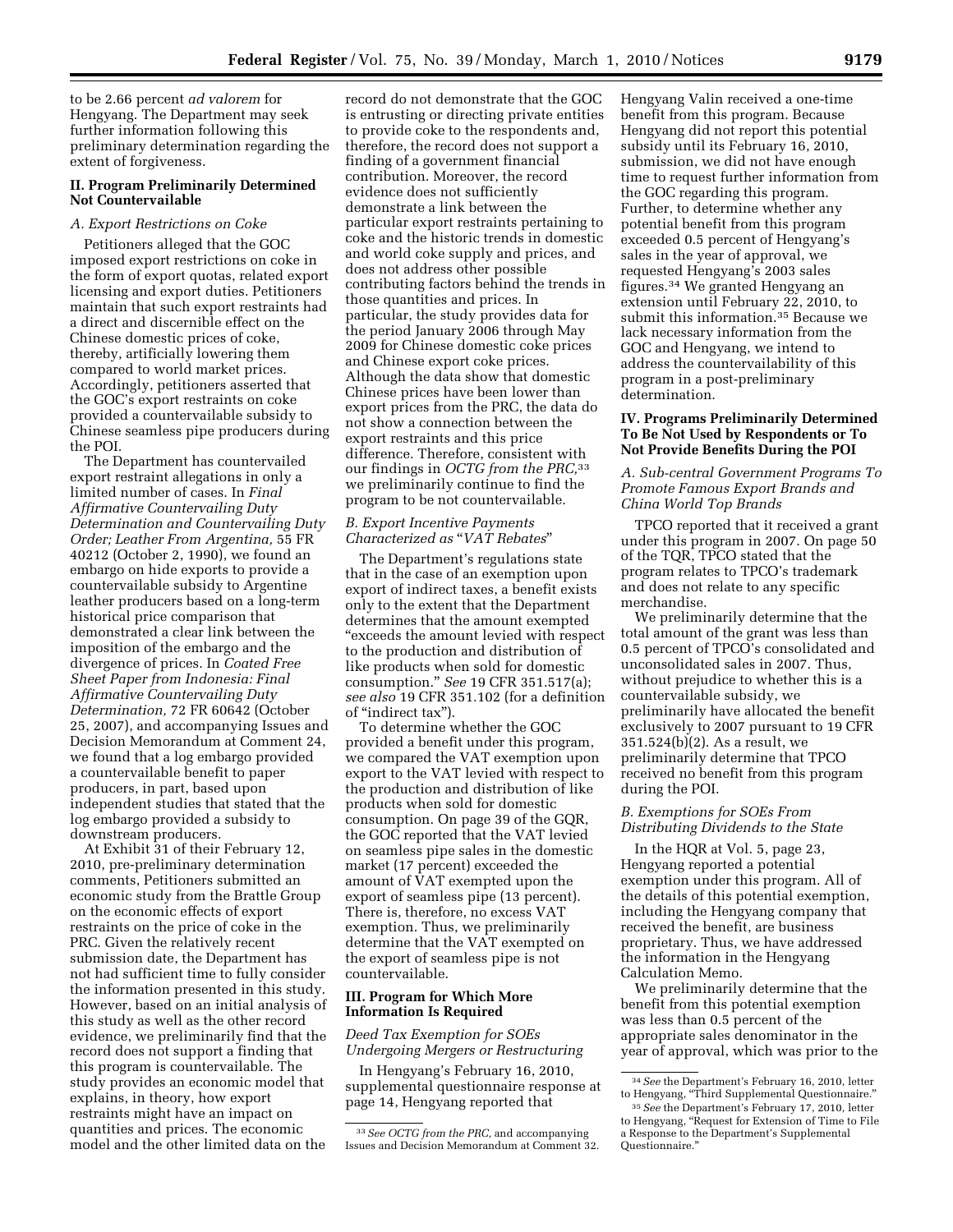POI. Thus, without prejudice to whether this is a countervailable subsidy, we preliminarily have allocated any benefit exclusively to the year of approval pursuant to 19 CFR 351.524(b)(2). As a result, we preliminarily determine that Hengyang received no benefit from this program during the POI.

# *C. Other Programs*

Based upon responses by the GOC, TPCO, and Hengyang, we preliminarily determine that TPCO and Hengyang did not apply for or receive benefits during the POI under the programs listed below.

- 1. *Preferential Loan Programs*
- a. *Treasury Bond Loans to Northeast*
- b. *Preferential Loans for State-Owned Enterprises*
- c. *Preferential Loans for Key Projects and Technologies*
- d. *Preferential Lending to Seamless Pipe Producers and Exporters Classified as* ''*Honorable Enterprises*''
- e. *Loans and Interest Subsidies Provided Pursuant to the Northeast Revitalization Program*
- 2. *Equity Programs* 
	- a. *Debt-to-Equity Swap for TPCO*
	- b. *Equity Infusion in TPCO*
	- c. *Exemptions for SOEs From*
	- *Distributing Dividends to the State*  d. Loan and Interest Forgiveness for
- SOEs 36
- 3. *Tax Benefit Programs*  a. *Preferential Income Tax Policy for* 
	- *Enterprises in the Northeast Region*  b. *Forgiveness of Tax Arrears For*
	- *Enterprises in the Old Industrial Bases of Northeast China*
- c. *Reduction in or Exemption from Fixed Assets Investment Orientation Regulatory Tax*
- d. *Preferential Tax Programs for Foreign-Invested Enterprises Recognized as High or New Technology Enterprises*
- e. *Income Tax Reductions for Export-Oriented Foreign-Invested Enterprises*
- 4. *Tariff and Indirect Tax Programs*  a. *Stamp Exemption on Share Transfers Under Non-Tradable Share Reform* 
	- b. *Export Incentive Payments Characterized as* ''*VAT Rebates*''
- 5. *Land Grants and Discounts*
- a. *Provision of Land to SOEs for Less Than Adequate Remuneration*
- 6. *Provision of Inputs for Less than Adequate Remuneration* 
	- a. *Provision of Electricity and Water at Less than Adequate Remuneration to Seamless Pipe Producers Located in Jiangsu Province*
	- b. *Provision of Coking Coal for Less than Adequate Remuneration*
- 7. *Grant Programs* 
	- a. *Foreign Trade Development Fund (Northeast Revitalization Program)*
	- b. *Export Assistance Grants in Zhejiang Province*
	- c. *Program to Rebate Antidumping Fees in Zhejiang Province Subsidies for Development of Famous Export Brands and China World Top Brands*
	- d. *Grants to Loss-Making SOEs*
	- e. *Export Interest Subsidies in Liaoning Province*
- 8. *Other Regional Programs*
- a. *High-Tech Industrial Development*

## *Zones*

## **Verification**

In accordance with section 782(i)(1) of the Act, we will verify the information submitted by the respondents prior to making our final determination.

## **Suspension of Liquidation**

In accordance with section  $703(d)(1)(A)(i)$  of the Act, we have calculated a rate for each individually investigated producer/exporter of the subject merchandise. Section  $705(c)(5)(A)(i)$  of the Act states that for companies not investigated, we will determine an ''all others'' rate equal to the weighted average countervailable subsidy rates established for exporters and producers individually investigated, excluding any zero and *de minimis* countervailable subsidy rates, and any rates determined entirely under section 776 of the Act.

Notwithstanding the language of section  $705(c)(1)(B)(i)(I)$  of the Act, we have not calculated the "all others" rate by weight averaging the rates of TPCO and Hengyang, because doing so risks disclosure of proprietary information. Therefore, we have calculated a simple average of the two responding firms' rates. Since both TPCO and Hengyang received countervailable export subsidies and the "all others" rate is a simple average based on the individually investigated exporters and producers, the "all others" rate includes export subsidies.

We preliminarily determine the total estimated net countervailable subsidy rates to be:

In accordance with section 703(f) of the Act, we will notify the ITC of our determination. In addition, we are making available to the ITC all nonprivileged and non-proprietary information relating to this

investigation. We will allow the ITC access to all privileged and business proprietary information in our files, provided the ITC confirms that it will not disclose such information, either

*ITC Notification* 

| Exporter/manufacturer                                                                                                                                                                                                                                                                                                                                                                  | Net subsidy<br>rate |
|----------------------------------------------------------------------------------------------------------------------------------------------------------------------------------------------------------------------------------------------------------------------------------------------------------------------------------------------------------------------------------------|---------------------|
| Tianjin Pipe (Group) Co., Tianjin Pipe Iron Manufacturing Co., Ltd., Tianguan Yuantong Pipe Product Co., Ltd., Tianjin Pipe Inter-<br>Hengyang Steel Tube Group Int'l Trading, Inc., Hengyang Valin Steel Tube Co., Ltd., Hengyang Valin MPM Tube Co., Ltd.,<br>Xigang Seamless Steel Tube Co., Ltd., Wuxi Seamless Special Pipe Co., Ltd., Wuxi Resources Steel Making Co., Ltd., and | 11.06               |
| All Others                                                                                                                                                                                                                                                                                                                                                                             | 12.97<br>12.02      |

In accordance with sections  $703(d)(1)(B)$  and  $(d)(2)$  of the Act, we are directing U.S. Customs and Border Protection ("CBP") to suspend liquidation of all entries of seamless pipe from the PRC that are entered, or withdrawn from warehouse, for consumption on or after the date of the publication of this notice in the **Federal Register,** and to require a cash deposit or bond for such entries of merchandise in the amounts indicated above.

Moreover, in accordance with section  $703(e)(2)(A)$  of the Act, for Hengyang and ''all other'' Chinese exporters of seamless pipe, we are directing CBP to apply the suspension of liquidation to any unliquidated entries entered, or withdrawn from warehouse for consumption, on or after the date 90 days prior to the date of publication of this notice in the **Federal Register.** 

<sup>36</sup>We have found company-specific debt forgiveness for TPCO and Hengyang under the

*Government Debt Forgiveness* program, as described above.